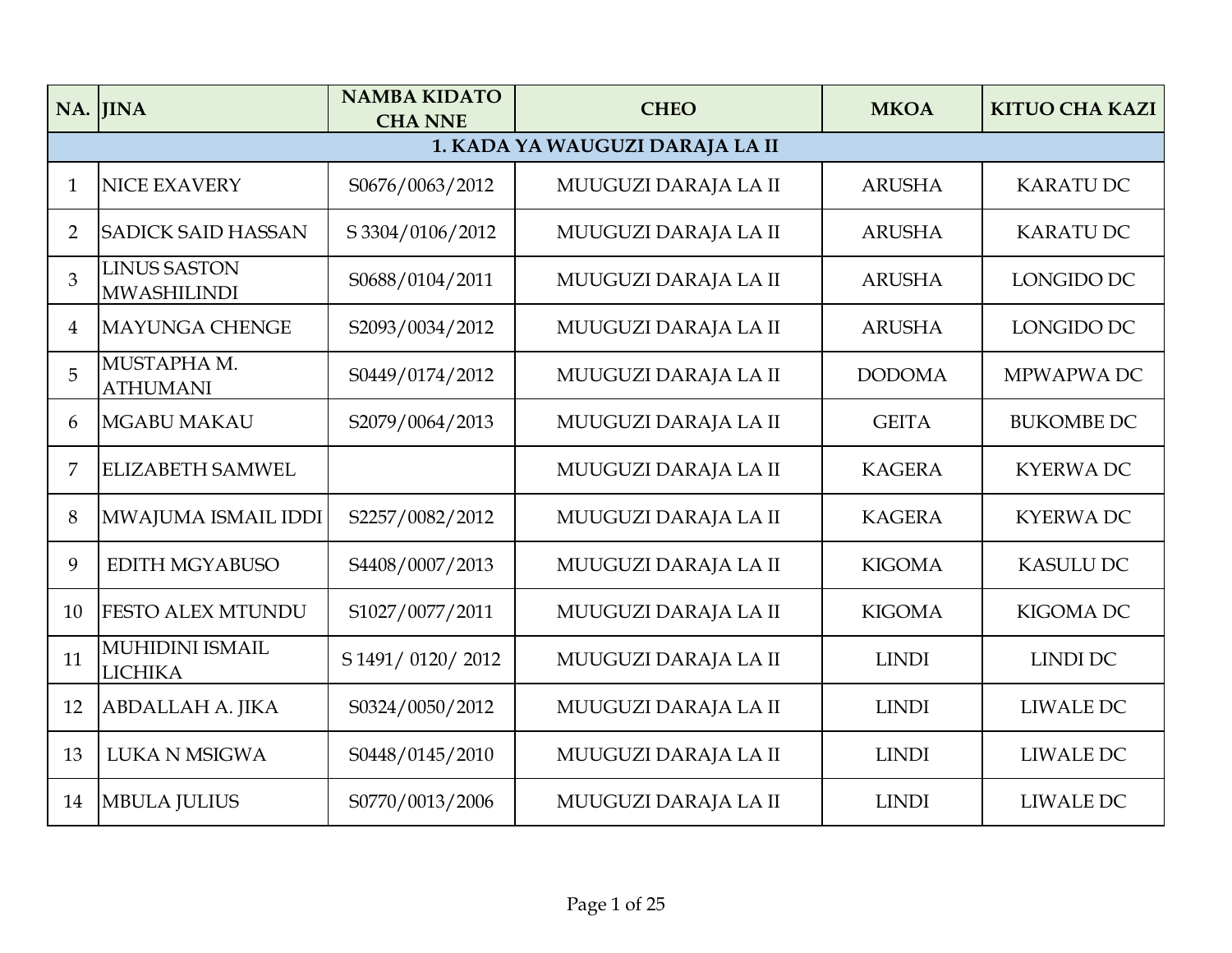| NA. | <b>JINA</b>                                | <b>NAMBA KIDATO</b><br><b>CHA NNE</b> | <b>CHEO</b>          | <b>MKOA</b>     | <b>KITUO CHA KAZI</b> |
|-----|--------------------------------------------|---------------------------------------|----------------------|-----------------|-----------------------|
| 15  | <b>JUDITH J. WALWAMA</b>                   | P0757/0017/2013                       | MUUGUZI DARAJA LA II | <b>LINDI</b>    | <b>RUANGWA DC</b>     |
| 16  | <b>BARAKA EMMANUEL</b>                     | S 1143/0089/2011                      | MUUGUZI DARAJA LA II | <b>MANYARA</b>  | <b>HANANG' DC</b>     |
| 17  | <b>BEATRICE DESDERI</b><br><b>KAPAYA</b>   | S2333/0004/2012                       | MUUGUZI DARAJA LA II | <b>MARA</b>     | <b>BUTIAMA DC</b>     |
| 18  | <b>GRAYSON</b><br><b>RUZUNGANA</b>         | S0513/0062/2008                       | MUUGUZI DARAJA LA II | <b>MARA</b>     | <b>TARIME DC</b>      |
| 19  | <b>TUMPE ANDENDEKISYE</b>                  | S1645/0089/2013                       | MUUGUZI DARAJA LA II | <b>MBEYA</b>    | <b>MBEYADC</b>        |
| 20  | ABUBAKARI SAIDI ALI                        | S2126/0059/2012                       | MUUGUZI DARAJA LA II | <b>MBEYA</b>    | <b>BUSOKELO DC</b>    |
| 21  | <b>NELSON BITABABAJE</b>                   | S3789/0082/2011                       | MUUGUZI DARAJA LA II | <b>MBEYA</b>    | <b>BUSOKELO DC</b>    |
| 22  | PAULO OROONDI<br><b>SAMO</b>               | S2918/0092/2013                       | MUUGUZI DARAJA LA II | <b>MOROGORO</b> | <b>MALINYI DC</b>     |
| 23  | <b>REVOCATUS BEATUS</b>                    | S1105/0078/2013                       | MUUGUZI DARAJA LA II | <b>NJOMBE</b>   | NJOMBE DC             |
| 24  | <b>ATUFISILE LAZARO</b><br><b>NYAGENDA</b> | P1364/0002/2017                       | MUUGUZI DARAJA LA II | <b>PWANI</b>    | <b>CHALINZE DC</b>    |
| 25  | <b>JOYCE JOSEPH KOMBA</b>                  | S1529/0010/2014                       | MUUGUZI DARAJA LA II | <b>PWANI</b>    | <b>KIBITI DC</b>      |
| 26  | <b>AMRIA HASSAN CHIMU</b>                  | S2097/0043/2010                       | MUUGUZI DARAJA LA II | <b>PWANI</b>    | <b>MAFIADC</b>        |
| 27  | SPOLA J.MWAKYOMA                           | S0324/0128/2012                       | MUUGUZI DARAJA LA II | <b>PWANI</b>    | <b>RUFIJI DC</b>      |
| 28  | <b>SADATI JUMA OMARY</b>                   | S1139/0057/2011                       | MUUGUZI DARAJA LA II | <b>RUKWA</b>    | <b>KALAMBO DC</b>     |
| 29  | ROSEMARY MICHAEL<br><b>MALYA</b>           | S3069/0023/2013                       | MUUGUZI DARAJA LA II | <b>RUVUMA</b>   | <b>TUNDURU DC</b>     |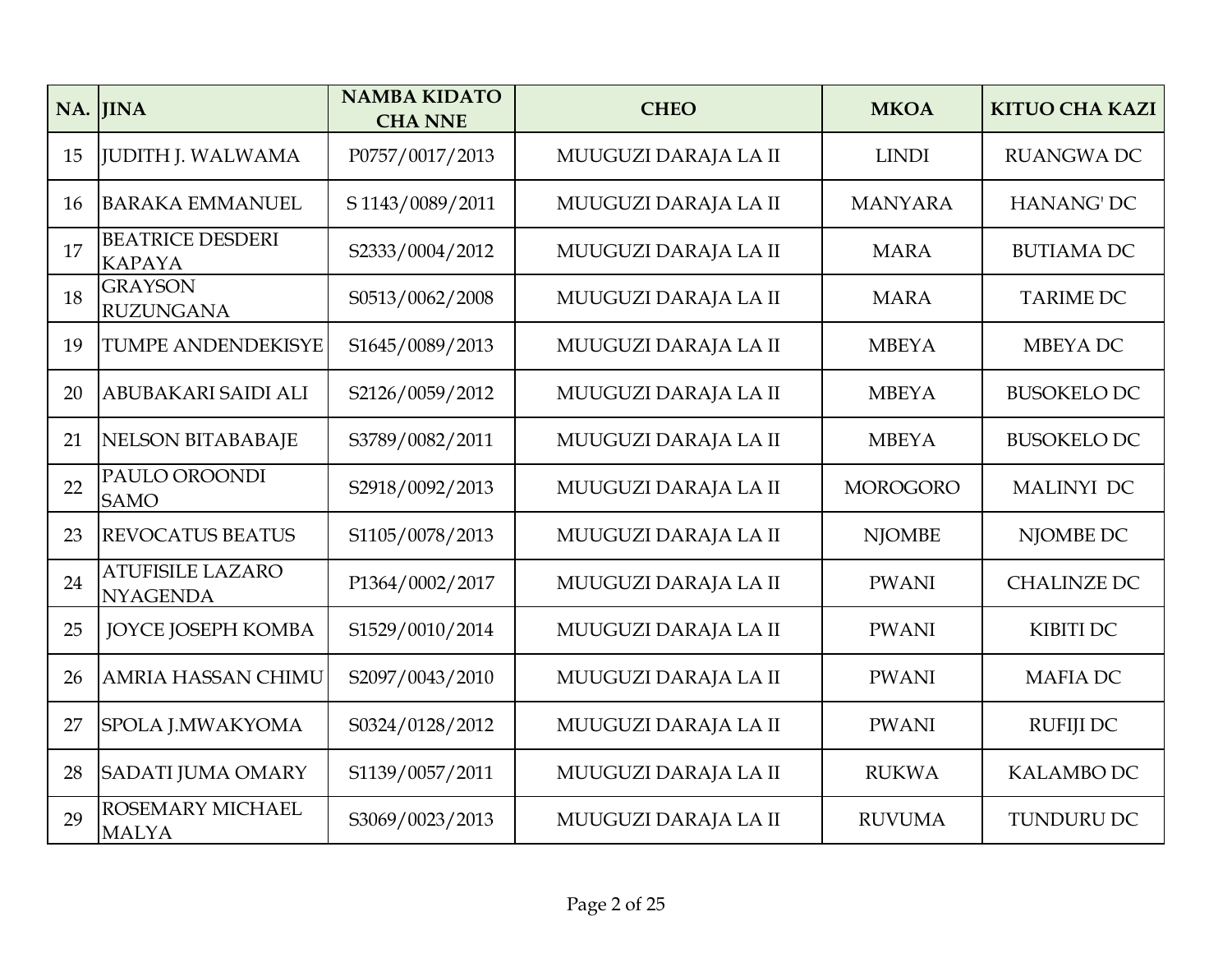|    | NA. JINA                                 | <b>NAMBA KIDATO</b><br><b>CHA NNE</b> | <b>CHEO</b>          | <b>MKOA</b>      | <b>KITUO CHA KAZI</b> |
|----|------------------------------------------|---------------------------------------|----------------------|------------------|-----------------------|
| 30 | <b>GOTFRIDA KOMBA</b>                    | 3633/0034/2013                        | MUUGUZI DARAJA LA II | <b>RUVUMA</b>    | TUNDURU DC            |
| 31 | <b>ANDREW LUTEGO</b>                     | S0713/0111/2012                       | MUUGUZI DARAJA LA II | <b>RUVUMA</b>    | <b>TUNDURU DC</b>     |
| 32 | <b>JAQUELINE ORGEN</b><br><b>NCHAI</b>   | S0261/0058/2012                       | MUUGUZI DARAJA LA II | <b>RUVUMA</b>    | TUNDURU DC            |
| 33 | <b>JAMES MGETA</b><br><b>SAGAMAMBI</b>   | S0631/0102/2012                       | MUUGUZI DARAJA LA II | <b>SHINYANGA</b> | <b>KAHAMATC</b>       |
| 34 | <b>ANETH ANTHONY</b>                     | S0667/0004/2012                       | MUUGUZI DARAJA LA II | <b>SHINYANGA</b> | <b>KAHAMATC</b>       |
| 35 | <b>MARIAM MARTIN</b><br><b>MAYALA</b>    | S1518/00015/2012                      | MUUGUZI DARAJA LA II | <b>SHINYANGA</b> | <b>KISHAPU DC</b>     |
| 36 | <b>ALEX BURU MATHIAS</b>                 | S2191/00024/2012                      | MUUGUZI DARAJA LA II | <b>SIMIYU</b>    | <b>MASWA</b>          |
| 37 | <b>ESTER DANIEL MTUKA</b>                | S0262/0013/2012                       | MUUGUZI DARAJA LA II | <b>SIMIYU</b>    | <b>MEATU DC</b>       |
| 38 | <b>CHAUSIKU MASHAURI</b>                 | 0218/0020/2011                        | MUUGUZI DARAJA LA II | <b>SIMIYU</b>    | <b>MEATU DC</b>       |
| 39 | NDUNGURU ESAU<br><b>STEPHANO</b>         | S1851/0110/2011                       | MUUGUZI DARAJA LA II | <b>SIMIYU</b>    | <b>MEATU DC</b>       |
| 40 | <b>DIGAN MBUNDA</b>                      | S1250/0004/2007                       | MUUGUZI DARAJA LA II | <b>SIMIYU</b>    | <b>MEATU DC</b>       |
| 41 | RABIYA SADIKI OMARY                      | S2859-0079/2012                       | MUUGUZI DARAJA LA II | <b>SINGIDA</b>   | <b>MNYONI DC</b>      |
| 42 | <b>SCHOLASTICA PETER</b><br><b>KESSY</b> | S1621-0072/2013                       | MUUGUZI DARAJA LA II | <b>SINGIDA</b>   | <b>MNYONI DC</b>      |
| 43 | <b>EXERVERY P KIYAGE</b>                 | S0754/0111/2012                       | MUUGUZI DARAJA LA II | <b>SINGIDA</b>   | <b>IRAMBA DC</b>      |
| 44 | <b>KYARA ERASTO</b>                      | S4490/0015/2012                       | MUUGUZI DARAJA LA II | <b>SINGIDA</b>   | <b>IRAMBA DC</b>      |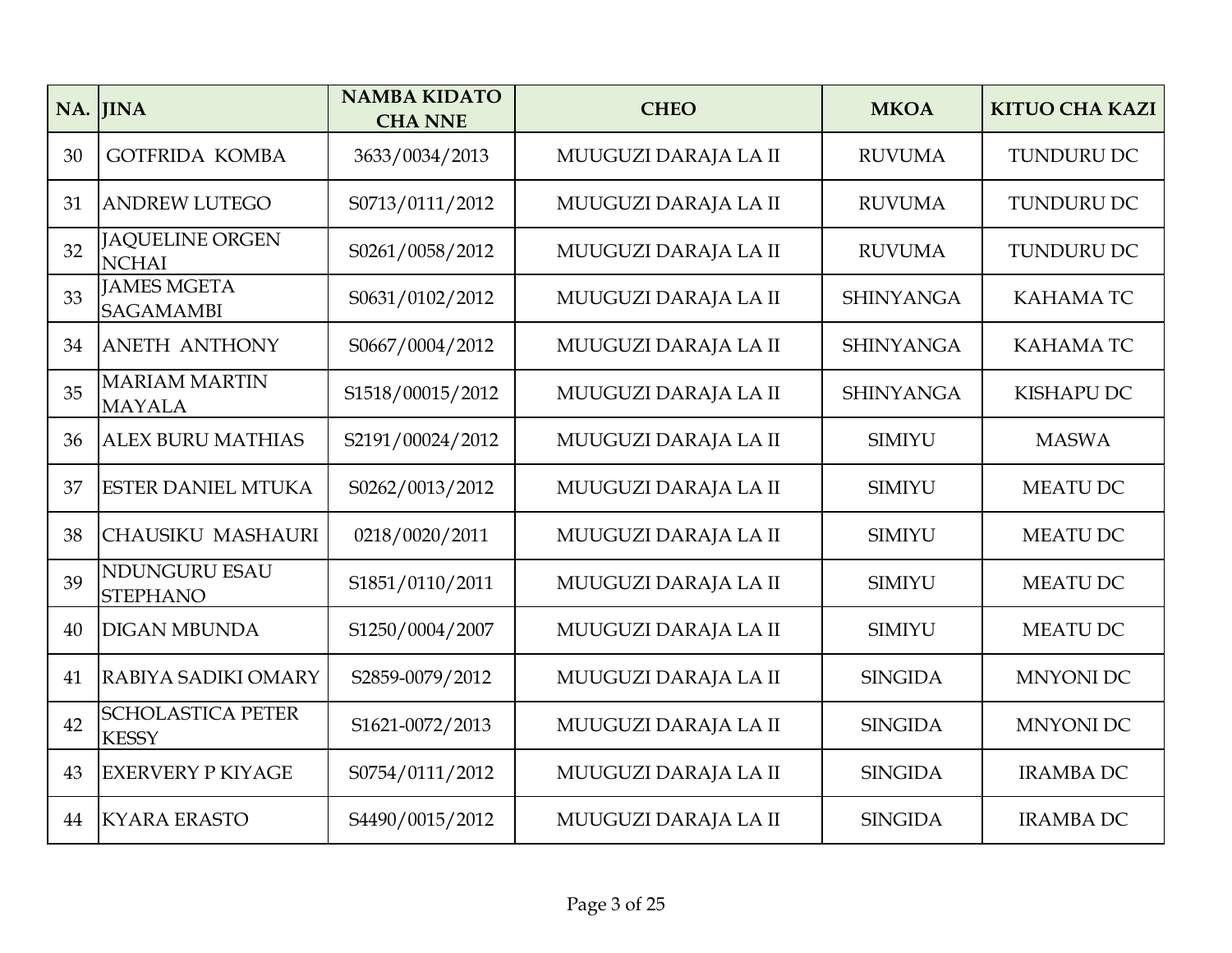| NA. | <b>JINA</b>                              | <b>NAMBA KIDATO</b><br><b>CHA NNE</b> | <b>CHEO</b>          | <b>MKOA</b>    | <b>KITUO CHA KAZI</b> |
|-----|------------------------------------------|---------------------------------------|----------------------|----------------|-----------------------|
| 45  | <b>SHIJA GERVAS</b>                      | S0770/0127/2012                       | MUUGUZI DARAJA LA II | <b>SINGIDA</b> | <b>IRAMBA DC</b>      |
| 46  | <b>FREDRICK ANSETTY</b><br><b>KANUTI</b> | S1947/0139/2013                       | MUUGUZI DARAJA LA II | <b>SINGIDA</b> | <b>IKUNGI DC</b>      |
| 47  | <b>ELIAS T MTANDWA</b>                   | S0173/0144/2012                       | MUUGUZI DARAJA LA II | <b>SONGWE</b>  | SONGWE DC             |
| 48  | LIBERATHA DAMIAN<br><b>NTURWA</b>        | P1353/0005/2013                       | MUUGUZI DARAJA LA II | <b>SONGWE</b>  | <b>MBOZI DC</b>       |
| 49  | <b>LEONCY THEONEST</b><br><b>MLOKOZI</b> | S4142/0112/2014                       | MUUGUZI DARAJA LA II | <b>SONGWE</b>  | <b>MBOZI DC</b>       |
| 50  | FEDRICK DONARD<br><b>NGOTA</b>           | S0500/0129/2013                       | MUUGUZI DARAJA LA II | <b>SONGWE</b>  | <b>MBOZI DC</b>       |
| 51  | <b>HURUMA WILJACKSON</b>                 | S0325/0177/2008                       | MUUGUZI DARAJA LA II | <b>SONGWE</b>  | <b>MBOZI DC</b>       |
| 52  | NEEMA PETER ENOCK                        | S0328/0092/2012                       | MUUGUZI DARAJA LA II | <b>SONGWE</b>  | <b>MBOZI DC</b>       |
| 53  | <b>OREST RICHARD</b><br><b>NDAKIDEMI</b> | S0328/0241/2012                       | MUUGUZI DARAJA LA II | <b>SONGWE</b>  | <b>MBOZI DC</b>       |
| 54  | <b>MBARAKA SAIDI</b><br><b>ABDALLAH</b>  | S0331/0157/2010                       | MUUGUZI DARAJA LA II | <b>SONGWE</b>  | <b>MBOZI DC</b>       |
| 55  | <b>EMMY ANNO TEWELE</b>                  | S0332/0040/2012                       | MUUGUZI DARAJA LA II | <b>SONGWE</b>  | MBOZI DC              |
| 56  | <b>AMIDA AHAMADA</b><br><b>MABARAZA</b>  | 0218/0006/2013                        | MUUGUZI DARAJA LA II | <b>SONGWE</b>  | <b>MBOZI DC</b>       |
| 57  | <b>JANETH HASSAN</b>                     | S0333/0086/2013                       | MUUGUZI DARAJA LA II | <b>SONGWE</b>  | <b>MBOZI DC</b>       |
| 58  | <b>MAGDALENA</b><br><b>PHILEMON</b>      | S0333/0095/2012                       | MUUGUZI DARAJA LA II | <b>SONGWE</b>  | <b>MBOZI DC</b>       |
| 59  | <b>SHEIRA JUMA</b><br><b>MAHIMBO</b>     | S0340/0038/2013                       | MUUGUZI DARAJA LA II | <b>SONGWE</b>  | <b>MOMBA DC</b>       |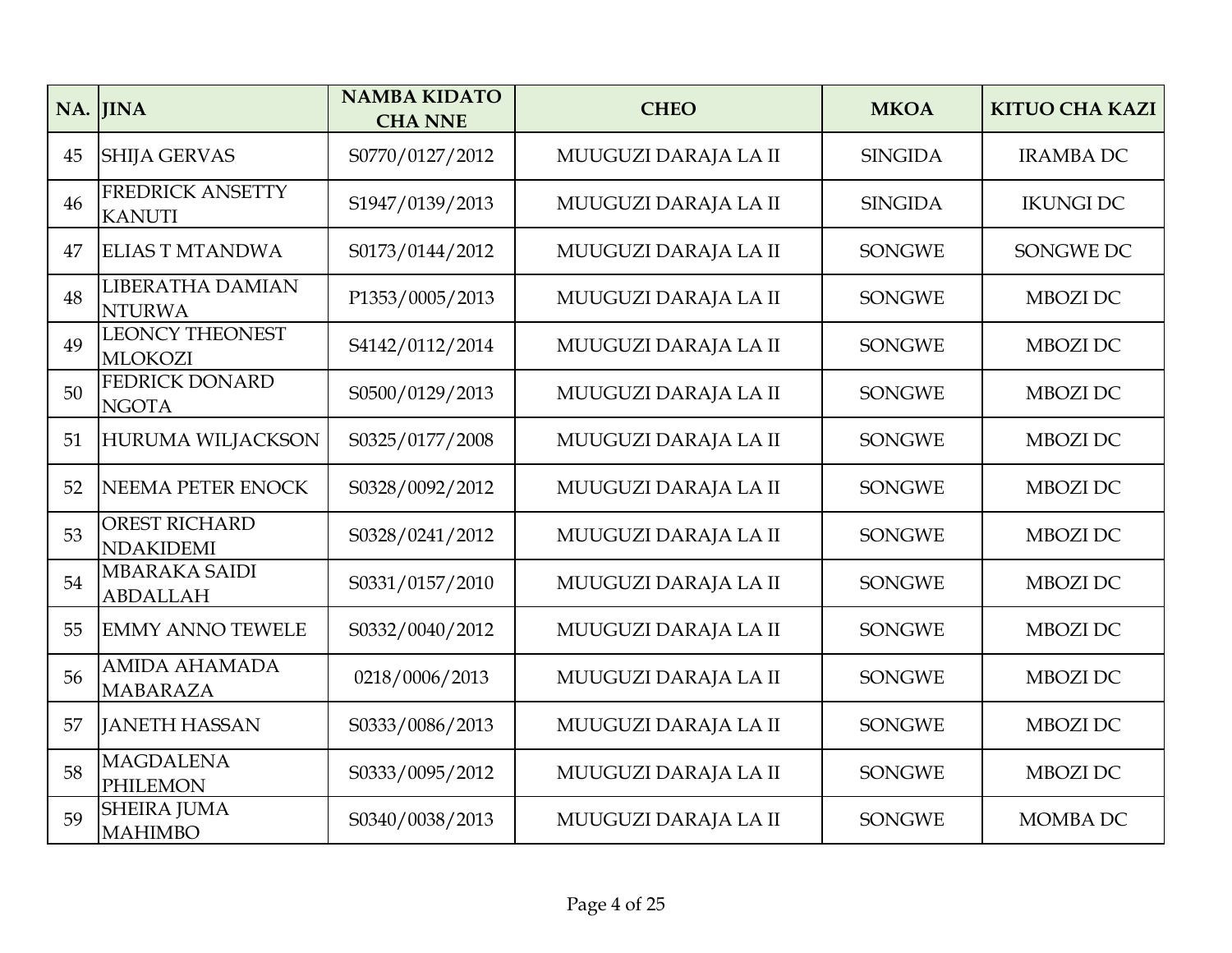| NA. | <b>IINA</b>                             | <b>NAMBA KIDATO</b><br><b>CHA NNE</b> | <b>CHEO</b>          | <b>MKOA</b>   | <b>KITUO CHA KAZI</b> |
|-----|-----------------------------------------|---------------------------------------|----------------------|---------------|-----------------------|
| 60  | <b>MASHAKA</b><br>M.TRYPHONE            | S1608/0161/2010                       | MUUGUZI DARAJA LA II | <b>SONGWE</b> | <b>MOMBA DC</b>       |
| 61  | <b>HABIBA MOKIWA</b>                    | S0345/0041/2012                       | MUUGUZI DARAJA LA II | <b>SONGWE</b> | <b>MOMBA DC</b>       |
| 62  | MWANAHAMISI SALIM                       | S0345/0069/2013                       | MUUGUZI DARAJA LA II | <b>SONGWE</b> | <b>MOMBA DC</b>       |
| 63  | <b>RAHMA A MFUKO</b>                    | S0345/0078/2013                       | MUUGUZI DARAJA LA II | <b>SONGWE</b> | <b>MOMBA DC</b>       |
| 64  | <b>ZAINA N DAUDI</b>                    | S0345/0113/2013                       | MUUGUZI DARAJA LA II | <b>SONGWE</b> | <b>ILEJE DC</b>       |
| 65  | <b>FAUSTINA VITUS</b><br><b>KAPINGA</b> | S0223/0024/2010                       | MUUGUZI DARAJA LA II | <b>RUVUMA</b> | <b>TUNDURU DC</b>     |
| 66  | <b>SALAMA B RUSEWA</b>                  | S0345/0117/2012                       | MUUGUZI DARAJA LA II | <b>TABORA</b> | <b>TABORA MC</b>      |
| 67  | <b>ZAHRA MOHAMED</b>                    | S0345/0125/2011                       | MUUGUZI DARAJA LA II | <b>TABORA</b> | <b>TABORA UYUI</b>    |
| 68  | <b>DIANA JOHN</b><br><b>MWAPINGA</b>    | S0348/0008/2014                       | MUUGUZI DARAJA LA II | <b>TABORA</b> | <b>TABORA UYUI</b>    |
| 69  | <b>EVALINE ZACHARIA</b>                 | S0348/0023/2013                       | MUUGUZI DARAJA LA II | <b>TABORA</b> | <b>NZEGATC</b>        |
| 70  | <b>HAPPYNESS EZEKIEL</b>                | S0348/0031/2013                       | MUUGUZI DARAJA LA II | <b>TABORA</b> | <b>NZEGATC</b>        |
| 71  | <b>NAOMI JACKSON</b><br><b>NDWETE</b>   | S0348/0032/2012                       | MUUGUZI DARAJA LA II | <b>TABORA</b> | <b>NZEGATC</b>        |
| 72  | <b>EMMANUEL</b><br><b>NDALAHWA</b>      | S0352/0034/2009                       | MUUGUZI DARAJA LA II | <b>TABORA</b> | <b>NZEGATC</b>        |
| 73  | MAKASI PETRO KUMBI                      | S0352/0056/2010                       | MUUGUZI DARAJA LA II | <b>TABORA</b> | <b>URAMBO DC</b>      |
| 74  | <b>ERICA REGINALD</b><br><b>MUSHI</b>   | S0353/0008/2013                       | MUUGUZI DARAJA LA II | <b>TABORA</b> | <b>IGUNGA DC</b>      |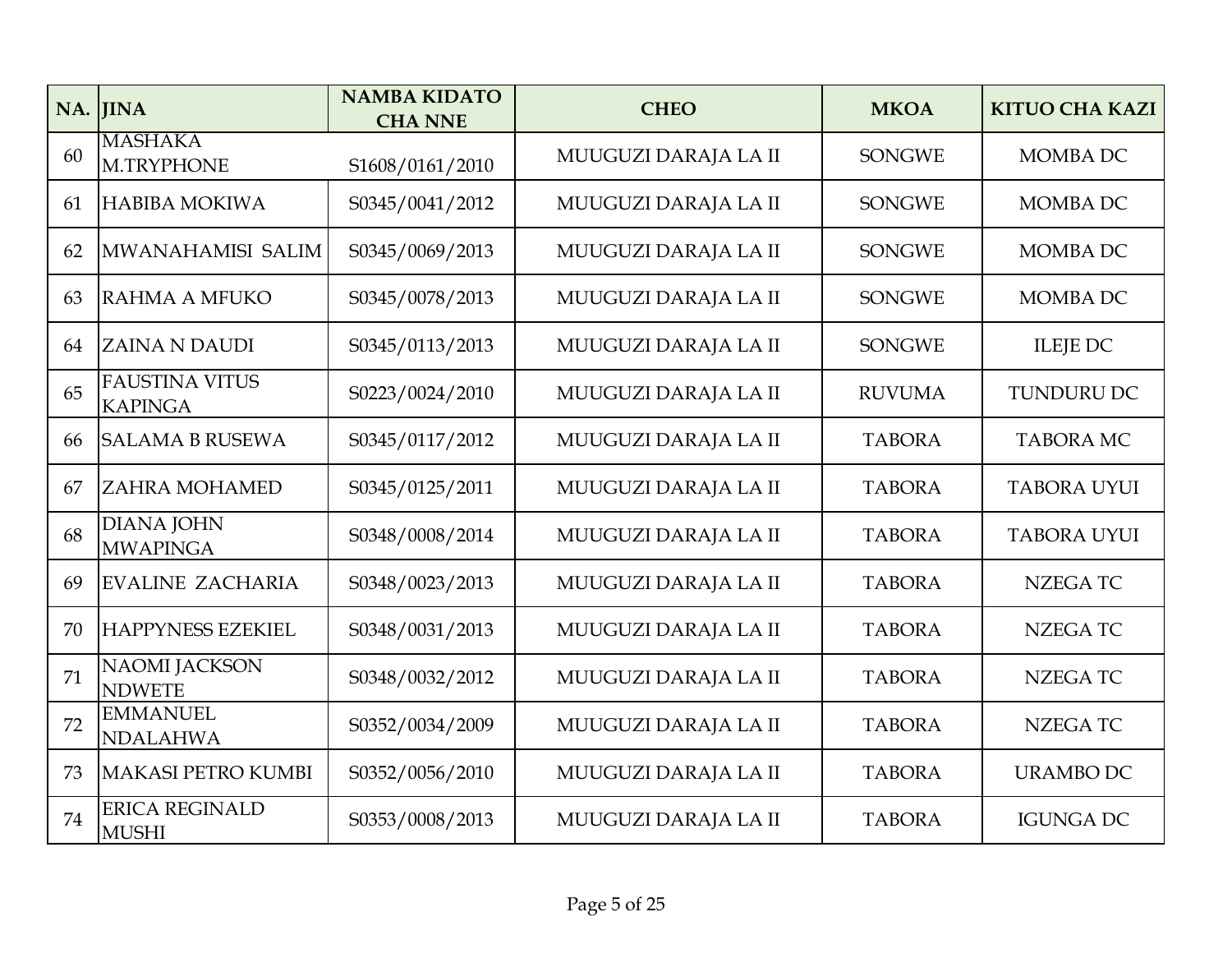| NA. | <b>IINA</b>                                | <b>NAMBA KIDATO</b><br><b>CHA NNE</b> | <b>CHEO</b>          | <b>MKOA</b>   | <b>KITUO CHA KAZI</b> |
|-----|--------------------------------------------|---------------------------------------|----------------------|---------------|-----------------------|
| 75  | NEEMAELI LAMECK<br><b>SIMON</b>            | S0353/0030/2012                       | MUUGUZI DARAJA LA II | <b>TABORA</b> | <b>IGUNGA DC</b>      |
| 76  | <b>ELIZABETH W MAFIE</b>                   | S0355/0016/2012                       | MUUGUZI DARAJA LA II | <b>TABORA</b> | <b>IGUNGA DC</b>      |
| 77  | <b>FELISTER GIDALE</b><br><b>MWENDA</b>    | S0358/0013/2009                       | MUUGUZI DARAJA LA II | <b>TABORA</b> | <b>SIKONGE DC</b>     |
| 78  | <b>MAGDALENA TITO</b><br><b>GEORGE</b>     | s0358/0021/2011                       | MUUGUZI DARAJA LA II | <b>TABORA</b> | <b>SIKONGE DC</b>     |
| 79  | <b>JANUARY JOHN</b><br><b>NG'ONYE</b>      | S0358/0059/2012                       | MUUGUZI DARAJA LA II | <b>TABORA</b> | <b>SIKONGE DC</b>     |
| 80  | <b>SPERIUS JUSTON</b>                      | S0360/0167/2011                       | MUUGUZI DARAJA LA II | <b>TABORA</b> | <b>SIKONGE DC</b>     |
| 81  | <b>IENIPHER GODIFREY</b><br><b>LEMASEY</b> | S0361/0013/2013                       | MUUGUZI DARAJA LA II | <b>TABORA</b> | <b>SIKONGE DC</b>     |
| 82  | PASCHALINA HEZRON<br><b>GIDAHONDA</b>      | S0361/0029/2013                       | MUUGUZI DARAJA LA II | <b>TABORA</b> | <b>SIKONGE DC</b>     |
| 83  | NELLY KAYULA                               | S0370/0054/2011                       | MUUGUZI DARAJA LA II | <b>TABORA</b> | <b>SIKONGE DC</b>     |
| 84  | <b>JOSELYINE NYAMWIZA</b><br><b>PETER</b>  | S0218/0082/2015                       | MUUGUZI DARAJA LA II | <b>TABORA</b> | <b>SIKONGE DC</b>     |
| 85  | NEEMA YOHANA<br><b>SENG'ENGE</b>           | S0378/0015/2013                       | MUUGUZI DARAJA LA II | <b>TABORA</b> | <b>SIKONGE DC</b>     |
| 86  | <b>EMMANUEL HENRY</b><br><b>KUJELWA</b>    | S0380/0043/2010                       | MUUGUZI DARAJA LA II | <b>TABORA</b> | <b>NZEGA DC</b>       |
| 87  | <b>VERONICA JUMA</b>                       | S0380/0045/2012                       | MUUGUZI DARAJA LA II | <b>TABORA</b> | <b>NZEGA DC</b>       |
| 88  | <b>EMMANUEL CHARLES</b>                    | S0380/0063/2012                       | MUUGUZI DARAJA LA II | <b>TABORA</b> | <b>NZEGA DC</b>       |
| 89  | <b>LUCAS MIHAMBO</b>                       | S0380/0082/2012                       | MUUGUZI DARAJA LA II | <b>TABORA</b> | <b>NZEGA DC</b>       |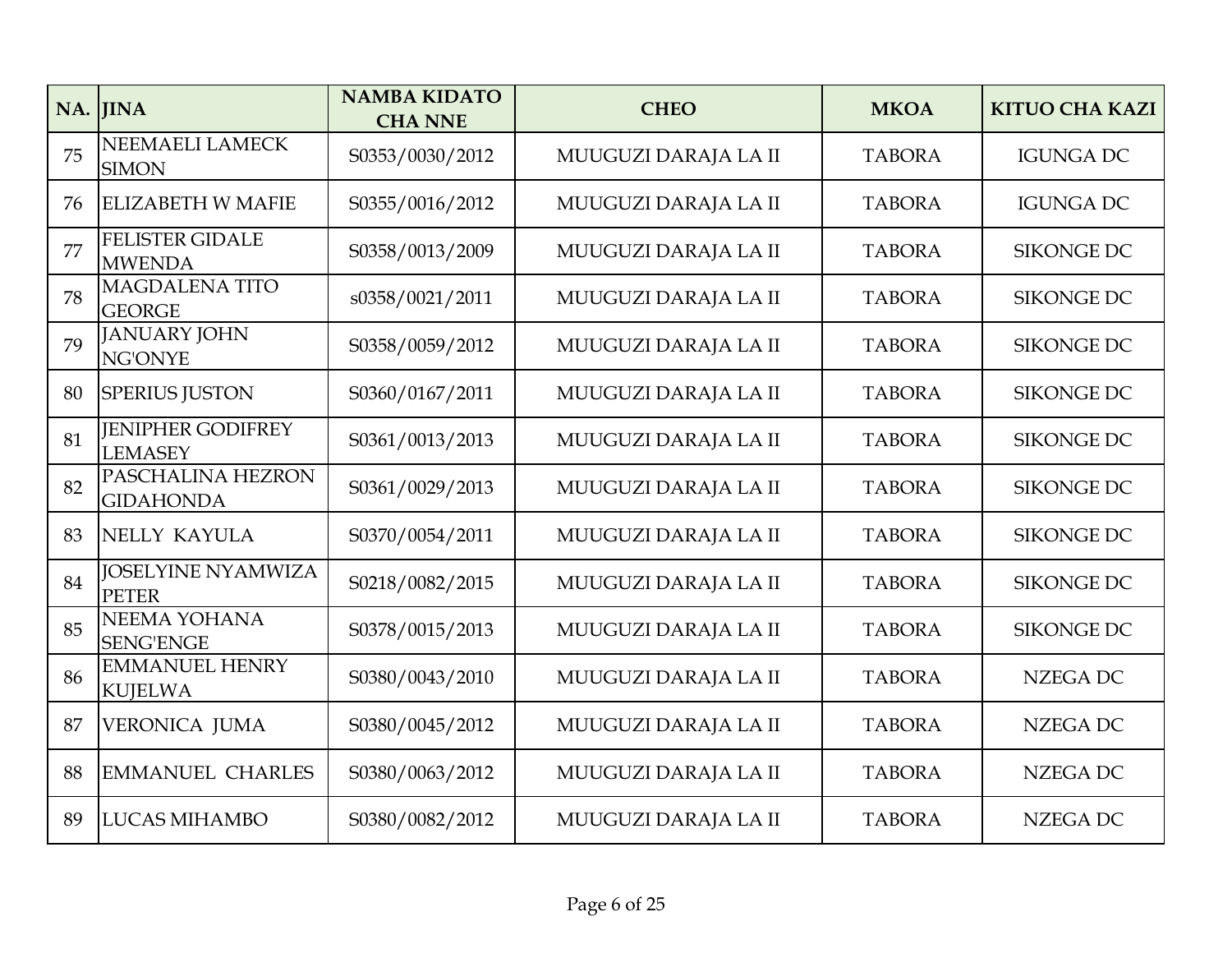|                | NA. JINA                                | <b>NAMBA KIDATO</b><br><b>CHA NNE</b> | <b>CHEO</b>                                    | <b>MKOA</b>   | <b>KITUO CHA KAZI</b> |
|----------------|-----------------------------------------|---------------------------------------|------------------------------------------------|---------------|-----------------------|
| 90             | PETER KAHAMBA                           | S0380/0094/2012                       | MUUGUZI DARAJA LA II                           | <b>TABORA</b> | <b>NZEGA DC</b>       |
| 91             | JOHARI BUJIKU DAUDI                     | S0386/0029/2011                       | MUUGUZI DARAJA LA II                           | <b>TANGA</b>  | <b>KOROGWE DC</b>     |
| 92             | <b>BETRIDA MICHAEL</b><br><b>MASALU</b> | S0386/00O8/2012                       | MUUGUZI DARAJA LA II                           | <b>TANGA</b>  | LUSHOTO DC            |
| 93             | <b>JAMES MASANA</b><br><b>MGETA</b>     | S0386/0146/2011                       | MUUGUZI DARAJA LA II                           | <b>TANGA</b>  | LUSHOTO DC            |
| 94             | <b>NYANDA MASHILI</b>                   | S0386/0207/2013                       | MUUGUZI DARAJA LA II                           | <b>TANGA</b>  | LUSHOTO DC            |
| 95             | <b>MARYAM YUSSUF</b><br><b>MKANGA</b>   | S0392/0050/2012                       | MUUGUZI DARAJA LA II                           | <b>TANGA</b>  | LUSHOTO DC            |
| 96             | REGINA MWANJOKOLO                       | S0913/0090/2012                       | MUUGUZI DARAJA LA II                           | <b>TANGA</b>  | <b>HANDENI DC</b>     |
| 97             | MWANAHAMISI JUMA<br><b>ABDALLAH</b>     | S1372/0061/2013                       | MUUGUZI DARAJA LA II                           | <b>TANGA</b>  | KOROGWE TC            |
| 98             | <b>SAA H KIHERE</b>                     | S0345-0087/2013                       | MUUGUZI DARAJA LA II                           | <b>TANGA</b>  | <b>TANGA CC</b>       |
|                |                                         |                                       | 2. KADA YA AFISA MUUGUZI MSAIDIZI DARAJA LA II |               |                       |
| $\mathbf{1}$   | PASKAZIA EMMANUEL                       | S0710/0018/2006                       | AFISA MUUGUZI MSAIDIZI<br>DARAJA LA II         | <b>ARUSHA</b> | <b>KARATUDC</b>       |
| $\overline{2}$ | <b>SALMA S CHEYO</b>                    | S1665/0040/2009                       | AFISA MUUGUZI MSAIDIZI<br>DARAJA LA II         | <b>ARUSHA</b> | <b>KARATU DC</b>      |
| $\overline{3}$ | <b>LEAH ALLAN</b><br><b>MUGAVILENCE</b> | S1578/0041/2009                       | AFISA MUUGUZI MSAIDIZI<br>DARAJA LA II         | <b>DODOMA</b> | <b>KONDOA TC</b>      |
| 4              | RACHEL Y. MICHAEL                       | S0491/0031/2005                       | AFISA MUUGUZI MSAIDIZI<br>DARAJA LA II         | <b>DODOMA</b> | <b>CHAMWINO DC</b>    |
| 5              | JOSEPHINE J. LUKINDO                    |                                       | AFISA MUUGUZI MSAIDIZI<br>DARAJA LA II         | <b>DODOMA</b> | <b>KONDOA DC</b>      |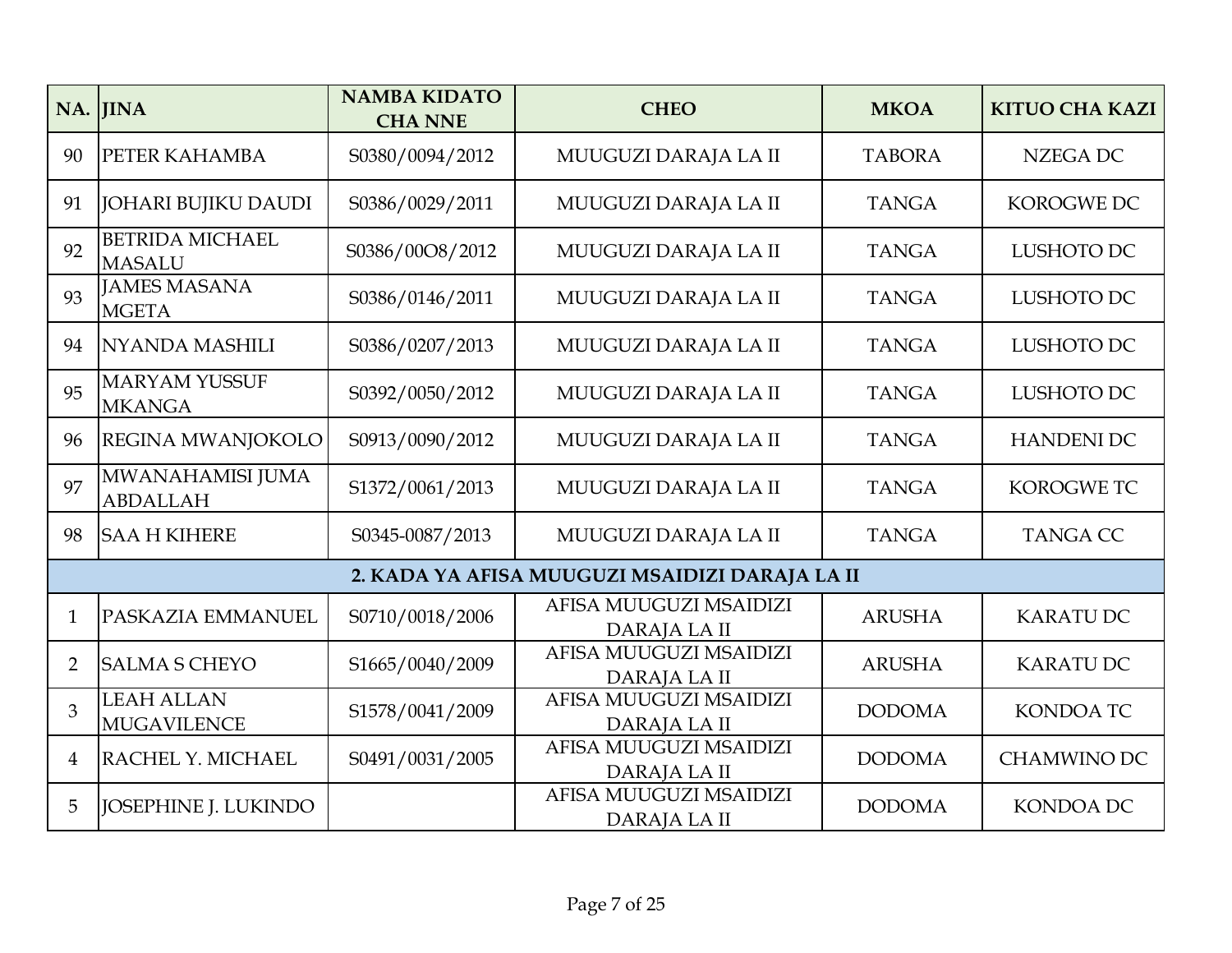|                | NA. JINA                               | <b>NAMBA KIDATO</b><br><b>CHA NNE</b> | <b>CHEO</b>                            | <b>MKOA</b>    | <b>KITUO CHA KAZI</b> |
|----------------|----------------------------------------|---------------------------------------|----------------------------------------|----------------|-----------------------|
| 6              | <b>IULIUS NASHON</b><br><b>KENGWA</b>  | S0119/0054/2008                       | AFISA MUUGUZI MSAIDIZI<br>DARAJA LA II | <b>DODOMA</b>  | MPWAPWA DC            |
| 7              | <b>JAMAL HARUNA</b>                    | S0158/0046/2011                       | AFISA MUUGUZI MSAIDIZI<br>DARAJA LA II | <b>DODOMA</b>  | MPWAPWA DC            |
| 8              | PATRIC RUPIA                           | S0302/0274/2008                       | AFISA MUUGUZI MSAIDIZI<br>DARAJA LA II | <b>GEITA</b>   | MBOGWE DC             |
| $\overline{Q}$ | <b>LEAH ARAN</b><br><b>MGAVILENZI</b>  | S 1578/0041/2009                      | AFISA MUUGUZI MSAIDIZI<br>DARAJA LA II | <b>IRINGA</b>  | KILOLO DC             |
| 10             | <b>JOSEPH CHARLES</b><br><b>SANGA</b>  | S0867/0131/2010                       | AFISA MUUGUZI MSAIDIZI<br>DARAJA LA II | <b>IRINGA</b>  | KILOLO DC             |
| 11             | <b>HAPPINESS S. ALFRED</b>             | S1684/0010/2012                       | AFISA MUUGUZI MSAIDIZI<br>DARAJA LA II | <b>KIGOMA</b>  | KAKONKO DC            |
| 12             | SR. PRIMITIVA<br><b>KOKUJWAUKA</b>     | S0368/0057/2010                       | AFISA MUUGUZI MSAIDIZI<br>DARAJA LA II | <b>MANYARA</b> | <b>BABATI TC</b>      |
| 13             | <b>GRAYSON LUZUNGANA</b>               | S0513/0062/2008                       | AFISA MUUGUZI MSAIDIZI<br>DARAJA LA II | <b>KATAVI</b>  | <b>MPANDA DC</b>      |
|                |                                        |                                       | 3. KADA YA AFISA MUUGUZI DARAJA LA II  |                |                       |
| $\mathbf{1}$   | <b>SAMWEL ISAAC MWITA</b>              | S0881/0058/2007                       | AFISA MUUGUZI DARAJA LA II             | <b>SIMIYU</b>  | <b>BARIADI TC</b>     |
|                |                                        |                                       | 4. KADA YA MADAKTARI DARAJA LA II      |                |                       |
| $\mathbf{1}$   | <b>JULIUS CLEMENT</b>                  | S 0554/0093/2018                      | DAKTARI DARAJA LA II                   | <b>ARUSHA</b>  | MONDULI DC            |
| $\overline{2}$ | <b>DAUDI SABAS</b>                     | S0947/0030/2002                       | DAKTARI DARAJA LA II                   | <b>ARUSHA</b>  | <b>KARATUDC</b>       |
| 3              | <b>ALOYCE OISSO</b><br><b>MATHEW</b>   | S0979/0087/                           | DAKTARI DARAJA LA II                   | <b>DODOMA</b>  | <b>KONDOA TC</b>      |
| $\overline{4}$ | <b>PROSPER JOSEPH</b>                  | S0158/0705/2009                       | DAKTARI DARAJA LA II                   | <b>SINGIDA</b> | MKALAMA DC            |
| 5              | <b>MARYAM AWADHI</b><br><b>MAKWARA</b> | <b>KE</b>                             | DAKTARI DARAJA LA II                   | <b>TANGA</b>   | LUSHOTO DC            |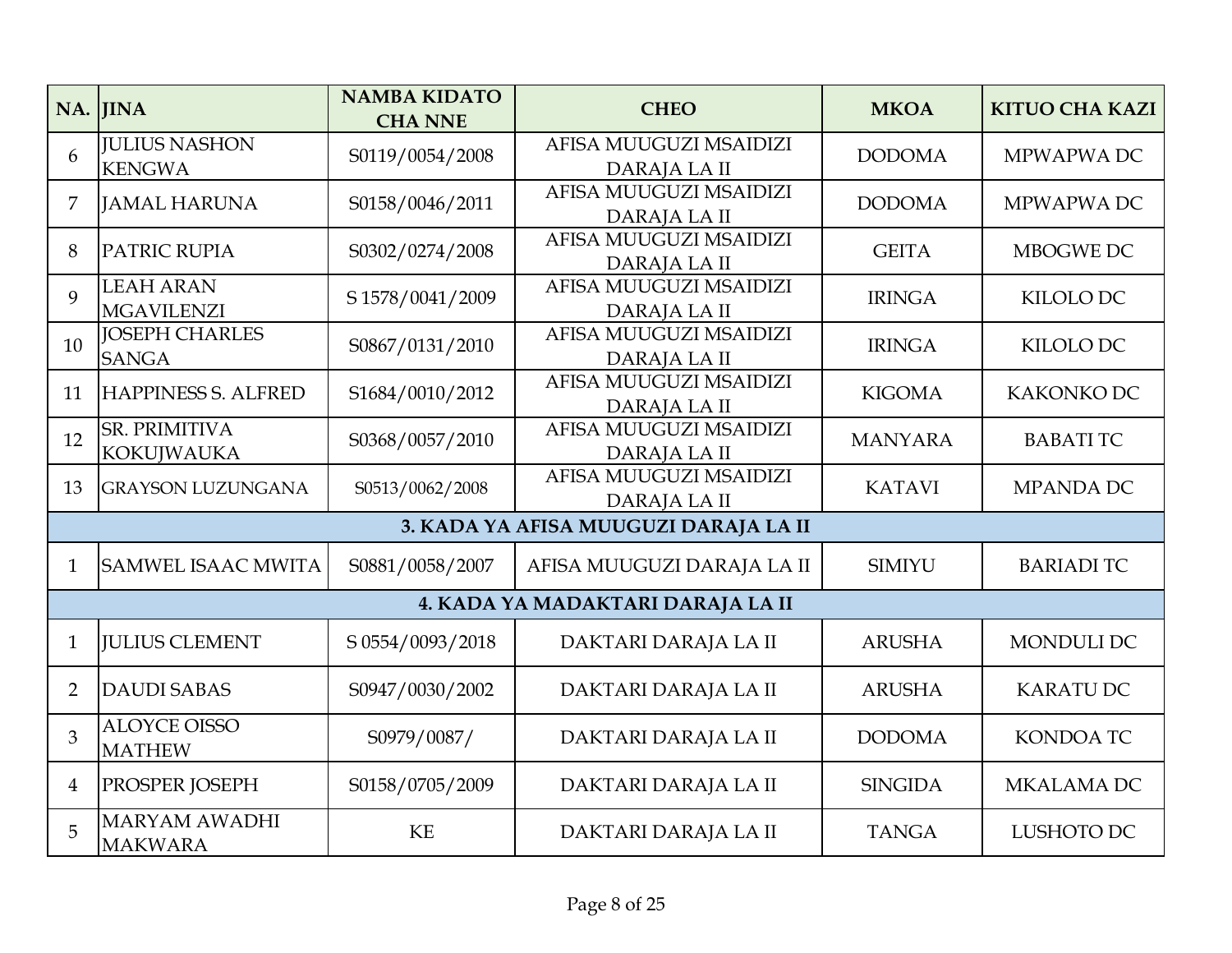|    | NA. JINA                               | <b>NAMBA KIDATO</b><br><b>CHA NNE</b> | <b>CHEO</b>          | <b>MKOA</b>        | <b>KITUO CHA KAZI</b> |
|----|----------------------------------------|---------------------------------------|----------------------|--------------------|-----------------------|
| 6  | <b>MICHAEL MAPUNDA</b>                 | <b>ME</b>                             | DAKTARI DARAJA LA II | <b>DODOMA</b>      | <b>CHAMWINO DC</b>    |
| 7  | <b>FELISTER G UISSO</b>                | KE                                    | DAKTARI DARAJA LA II | <b>DODOMA</b>      | <b>CHAMWINO DC</b>    |
| 8  | <b>SARA MWAKASEGE</b>                  | S0214/0571/2010                       | DAKTARI DARAJA LA II | <b>SHINYANGA</b>   | <b>KAHAMATC</b>       |
| 9  | <b>ANNA MAYO</b>                       | KE                                    | DAKTARI DARAJA LA II | <b>DODOMA</b>      | <b>KONDOA DC</b>      |
| 10 | RABSON BAGOKA                          | <b>ME</b>                             | DAKTARI DARAJA LA II | <b>DODOMA</b>      | <b>KONDOA DC</b>      |
| 11 | <b>EDITRUDA GAMASSA</b>                | <b>KE</b>                             | DAKTARI DARAJA LA II | <b>DODOMA</b>      | KONDOA DC             |
| 12 | NORMAN NORBERT                         | <b>ME</b>                             | DAKTARI DARAJA LA II | <b>GEITA</b>       | <b>GEITA DC</b>       |
| 13 | <b>CATHERINE R</b><br><b>BUTAMBALA</b> | <b>KE</b>                             | DAKTARI DARAJA LA II | <b>GEITA</b>       | <b>GEITA DC</b>       |
| 14 | <b>EDNER H PHANUEL</b>                 | KE                                    | DAKTARI DARAJA LA II | <b>KAGERA</b>      | <b>BUKOBA DC</b>      |
| 15 | MAHONA JUMANNE                         | <b>ME</b>                             | DAKTARI DARAJA LA II | <b>KAGERA</b>      | <b>BUKOBA DC</b>      |
| 16 | MATHEW D. NINDIE                       | <b>ME</b>                             | DAKTARI DARAJA LA II | <b>KIGOMA</b>      | <b>KASULU DC</b>      |
| 17 | <b>SALUM TWAHILI</b>                   | <b>ME</b>                             | DAKTARI DARAJA LA II | <b>KIGOMA</b>      | <b>KASULU DC</b>      |
| 18 | <b>SAMWEL C MARMO</b>                  | <b>ME</b>                             | DAKTARI DARAJA LA II | <b>KIGOMA</b>      | <b>KASULU DC</b>      |
| 19 | <b>ELICE F MNUNGA</b>                  | KE                                    | DAKTARI DARAJA LA II | <b>KIGOMA</b>      | KIBONDO DC            |
| 20 | <b>GRACE MUMANGI</b>                   | KE                                    | DAKTARI DARAJA LA II | <b>KILIMANJARO</b> | MOSHI MC              |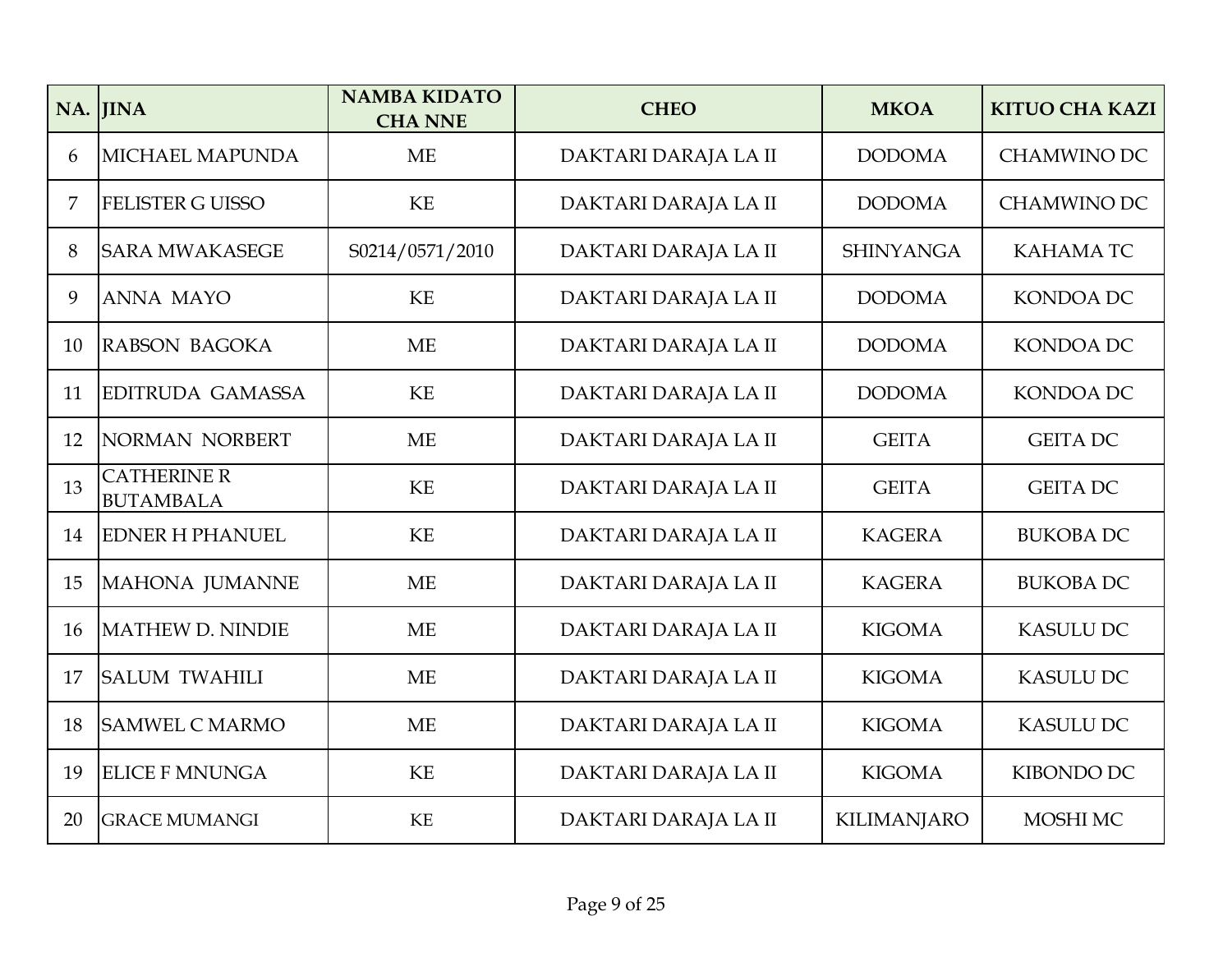|    | NA. JINA                                | <b>NAMBA KIDATO</b><br><b>CHA NNE</b> | <b>CHEO</b>          | <b>MKOA</b>     | <b>KITUO CHA KAZI</b> |
|----|-----------------------------------------|---------------------------------------|----------------------|-----------------|-----------------------|
| 21 | <b>JACKLINE AVELINI</b>                 | <b>KE</b>                             | DAKTARI DARAJA LA II | <b>KIGOMA</b>   | KAKONKO DC            |
| 22 | <b>JOSEPH MARTIN</b><br><b>GABRIEL</b>  | <b>ME</b>                             | DAKTARI DARAJA LA II | <b>LINDI</b>    | <b>RUANGWA DC</b>     |
| 23 | PRIVATUS THEONEST<br><b>RUTINDA</b>     | <b>ME</b>                             | DAKTARI DARAJA LA II | <b>MARA</b>     | MUSOMA MC             |
| 24 | <b>AMINA ALLY</b>                       | <b>KE</b>                             | DAKTARI DARAJA LA II | <b>MARA</b>     | <b>BUNDATC</b>        |
| 25 | MALNESTE JAMES                          | S1128/0038/2008                       | DAKTARI DARAJA LA II | <b>MARA</b>     | <b>RORYADC</b>        |
| 26 | NAIMA PATRICK HIZZA                     | KE                                    | DAKTARI DARAJA LA II | <b>MTWARA</b>   | <b>NEWALA TC</b>      |
| 27 | <b>SAMWEL EDWARD</b><br><b>MALLANGO</b> | <b>ME</b>                             | DAKTARI DARAJA LA II | <b>MBEYA</b>    | <b>RUNGWE DC</b>      |
| 28 | <b>ADAMU RASHIDI</b>                    | <b>ME</b>                             | DAKTARI DARAJA LA II | <b>MOROGORO</b> | <b>KILOSA DC</b>      |
| 29 | <b>FATMA ZAHRAN</b><br>MOHAMED          | KE                                    | DAKTARI DARAJA LA II | <b>MOROGORO</b> | KILOMBERO DC          |
| 30 | <b>HERMAN MNEMA</b>                     | <b>ME</b>                             | DAKTARI DARAJA LA II | <b>MOROGORO</b> | KILOMBERO DC          |
| 31 | <b>MBOJE LYESELO</b><br><b>MADUHU</b>   | <b>ME</b>                             | DAKTARI DARAJA LA II | <b>MTWARA</b>   | MTWARA DC             |
| 32 | <b>JEREMIAH SEBASTIAN</b>               | ME                                    | DAKTARI DARAJA LA II | <b>MTWARA</b>   | NANYAMBA TC           |
| 33 | SONIA JOSEPH KABIKA                     | KE                                    | DAKTARI DARAJA LA II | <b>MTWARA</b>   | <b>NEWALA TC</b>      |
| 34 | <b>DOMINICK RAPHAEL</b>                 | <b>ME</b>                             | DAKTARI DARAJA LA II | <b>NJOMBE</b>   | <b>MAKETE DC</b>      |
| 35 | MANDAGO ENOCK                           | <b>ME</b>                             | DAKTARI DARAJA LA II | <b>NJOMBE</b>   | <b>LUDEWA DC</b>      |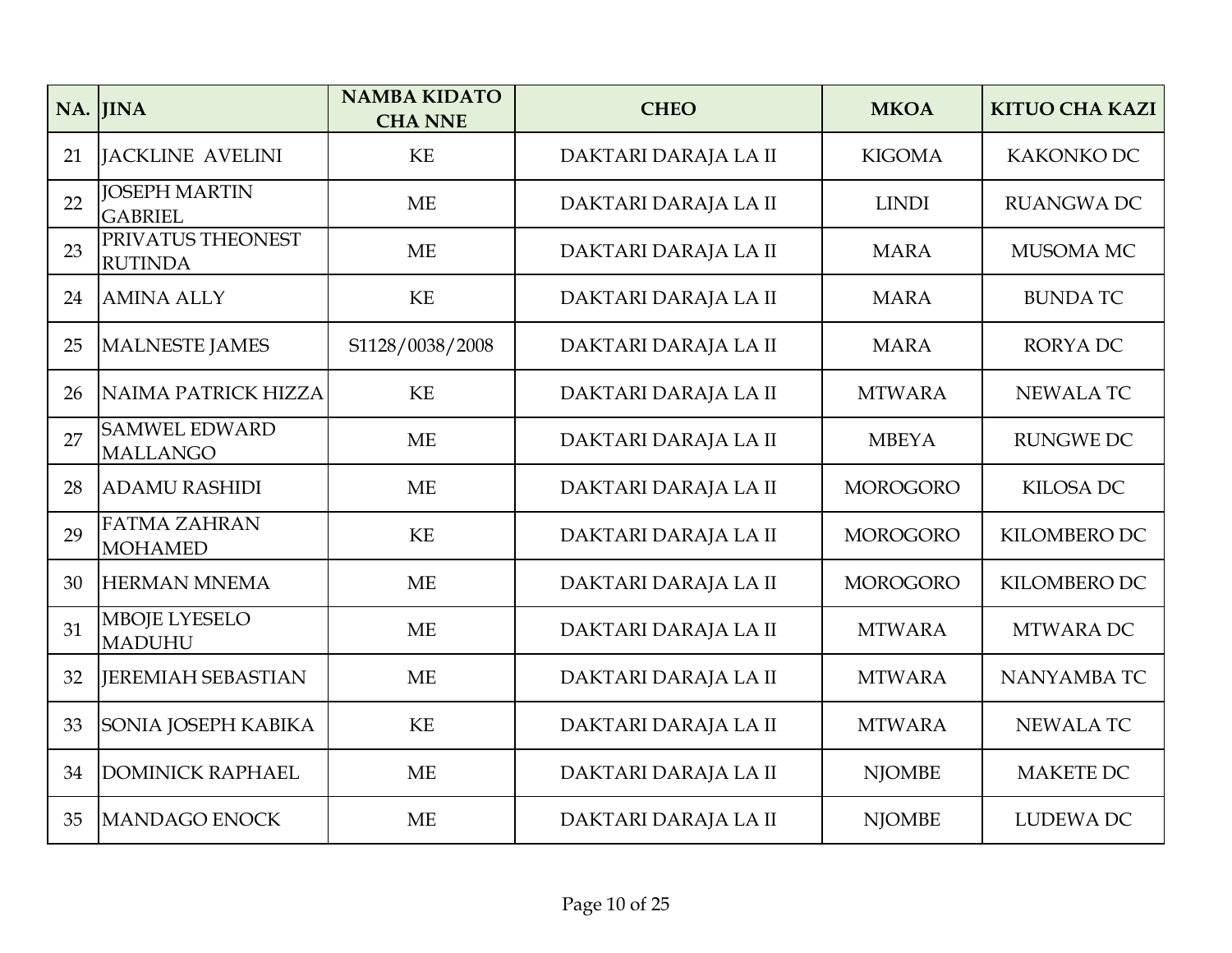|    | NA. JINA                                  | <b>NAMBA KIDATO</b><br><b>CHA NNE</b> | <b>CHEO</b>          | <b>MKOA</b>      | <b>KITUO CHA KAZI</b> |
|----|-------------------------------------------|---------------------------------------|----------------------|------------------|-----------------------|
| 36 | ASIA M. ALMASI                            | <b>KE</b>                             | DAKTARI DARAJA LA II | <b>NJOMBE</b>    | <b>LUDEWA DC</b>      |
| 37 | <b>MICHEL KIMARO</b>                      | <b>ME</b>                             | DAKTARI DARAJA LA II | <b>NJOMBE</b>    | <b>LUDEWA DC</b>      |
| 38 | <b>ANTAR FEREJI</b>                       | <b>ME</b>                             | DAKTARI DARAJA LA II | <b>SHINYANGA</b> | <b>KAHAMATC</b>       |
| 39 | <b>ROCHIUS MODEST</b>                     | S0304/0178/2008                       | DAKTARI DARAJA LA II | <b>PWANI</b>     | <b>KISARAWE DC</b>    |
| 40 | <b>ANNASTAZIA G</b><br><b>LUKINGA</b>     | S1196/0002/2008                       | DAKTARI DARAJA LA II | <b>PWANI</b>     | <b>KISARAWE DC</b>    |
| 41 | MWITA N. MAGERE                           | S1278/0185/2007                       | DAKTARI DARAJA LA II | <b>PWANI</b>     | <b>KISARAWE DC</b>    |
| 42 | <b>DAVID L MPALALE</b>                    | S1071/0165/2006                       | DAKTARI DARAJA LA II | <b>PWANI</b>     | <b>BAGMOYO DC</b>     |
| 43 | PHILBERT ANTHONY                          | S0578/0158/2008                       | DAKTARI DARAJA LA II | <b>PWANI</b>     | <b>KIBAHA DC</b>      |
| 44 | <b>ALFRED CHIBWAE</b>                     | S1173/0048/2008                       | DAKTARI DARAJA LA II | <b>PWANI</b>     | <b>KIBITI DC</b>      |
| 45 | MAMIZA JUMBE                              | S0345/0054/                           | DAKTARI DARAJA LA II | <b>PWANI</b>     | <b>RUFIJI DC</b>      |
| 46 | <b>ANTAR FEREJI</b>                       | S0413/0008/2008                       | DAKTARI DARAJA LA II | <b>PWANI</b>     | <b>MAFIADC</b>        |
| 47 | <b>ELIZABETH MREMA</b>                    | S0222/0043/2007                       | DAKTARI DARAJA LA II | <b>RUVUMA</b>    | NAMTUMBO DC           |
| 48 | <b>JUMA MOHAMEDI</b><br><b>SEMKAMBA</b>   | S0548/0085/2007                       | DAKTARI DARAJA LA II | <b>RUVUMA</b>    | NAMTUMBO DC           |
| 49 | <b>PAULA MADATA</b>                       | S0208/0144/2007                       | DAKTARI DARAJA LA II | <b>SONGWE</b>    | MBOZI DC              |
| 50 | <b>JOSEPHAT MBONEA</b><br><b>KALIPESA</b> | S0155/0045/2006                       | DAKTARI DARAJA LA II | <b>RUVUMA</b>    | TUNDURU DC            |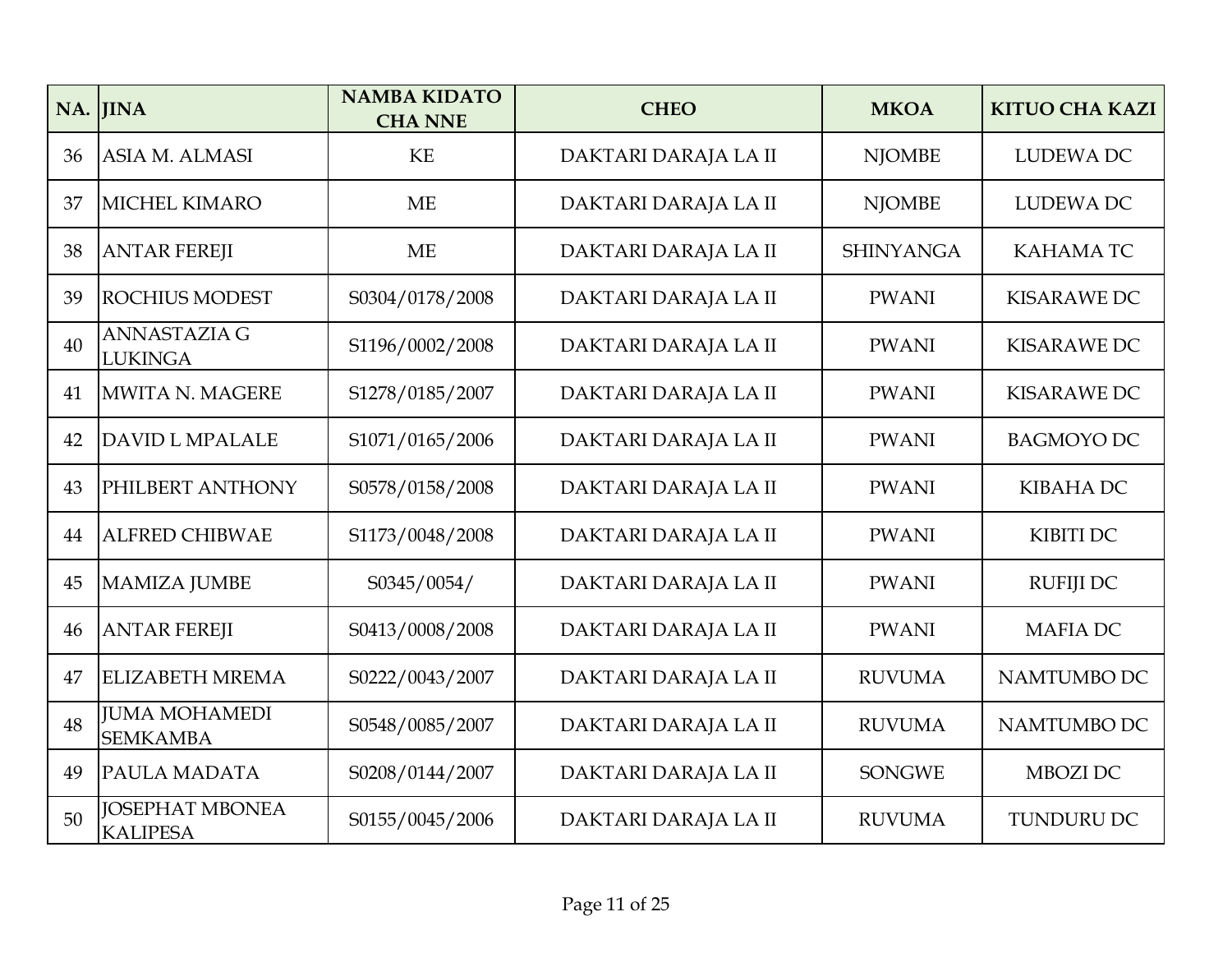|                | NA. JINA                                    | <b>NAMBA KIDATO</b><br><b>CHA NNE</b> | <b>CHEO</b>                    | <b>MKOA</b>          | <b>KITUO CHA KAZI</b> |
|----------------|---------------------------------------------|---------------------------------------|--------------------------------|----------------------|-----------------------|
| 51             | MAGESA JOSEPH                               | S0731/0337/2004                       | DAKTARI DARAJA LA II           | <b>RUVUMA</b>        | <b>TUNDURU DC</b>     |
| 52             | <b>ANDREW ASANTIEL</b><br><b>ELIAS</b>      |                                       | DAKTARI DARAJA LA II           | <b>TABORA</b>        | <b>SIKONGE DC</b>     |
| 53             | <b>ANICENT M.</b><br><b>BARNABAS</b>        |                                       | DAKTARI DARAJA LA II           | <b>TABORA</b>        | <b>IGUNGA DC</b>      |
|                |                                             |                                       | 5. KADA YA TABIBU DARAJA LA II |                      |                       |
| $\mathbf{1}$   | <b>ANITHA MORICE</b><br><b>BONGOLE</b>      | S3101/008/2012                        | TABIBU DARAJA LA II            | <b>ARUSHA</b>        | <b>ARUSHA CC</b>      |
| $\overline{2}$ | <b>SAID SENGANO</b>                         |                                       | TABIBU DARAJA LA II            | <b>ARUSHA</b>        | MONDULI DC            |
| 3              | FRANK VICENT<br><b>MAZENGO</b>              | S0448/0137/2012                       | TABIBU DARAJA LA II            | <b>ARUSHA</b>        | <b>MONDULI DC</b>     |
| 4              | RUKIA M. KASHEBU                            | S1665/0036/2009                       | TABIBU DARAJA LA II            | <b>ARUSHA</b>        | <b>MONDULI DC</b>     |
| 5              | <b>SAFIEL LEONARD</b><br><b>MASHIKA</b>     | S0906/0200/2011                       | TABIBU DARAJA LA II            | <b>ARUSHA</b>        | <b>KARATU DC</b>      |
| 6              | <b>MARY PETER</b>                           | S0368/0043/2010                       | TABIBU DARAJA LA II            | <b>ARUSHA</b>        | <b>MONDULI DC</b>     |
| 6              | <b>EMANUEL MAKAKI</b>                       | S0784/0265/2008                       | TABIBU DARAJA LA II            | <b>ARUSHA</b>        | <b>KARATU DC</b>      |
| 7              | <b>ANDREW</b><br><b>KATABAHANGA</b>         |                                       | TABIBU DARAJA LA II            | <b>ARUSHA</b>        | <b>ARUSHADC</b>       |
| 8              | <b>BADI MALUNDE</b>                         |                                       | TABIBU DARAJA LA II            | <b>ARUSHA</b>        | LONGIDO DC            |
| 9              | <b>SAIRIS PANCRAS</b><br><b>NGULU</b>       | S0270/0081/2010                       | TABIBU DARAJA LA II            | <b>ARUSHA</b>        | LONGIDO DC            |
| 10             | <b>BEATRICE INNOCENT</b><br><b>MASHAURI</b> | S0237/0007/2010                       | TABIBU DARAJA LA II            | <b>DAR ES SALAAM</b> | TEMEKE MC             |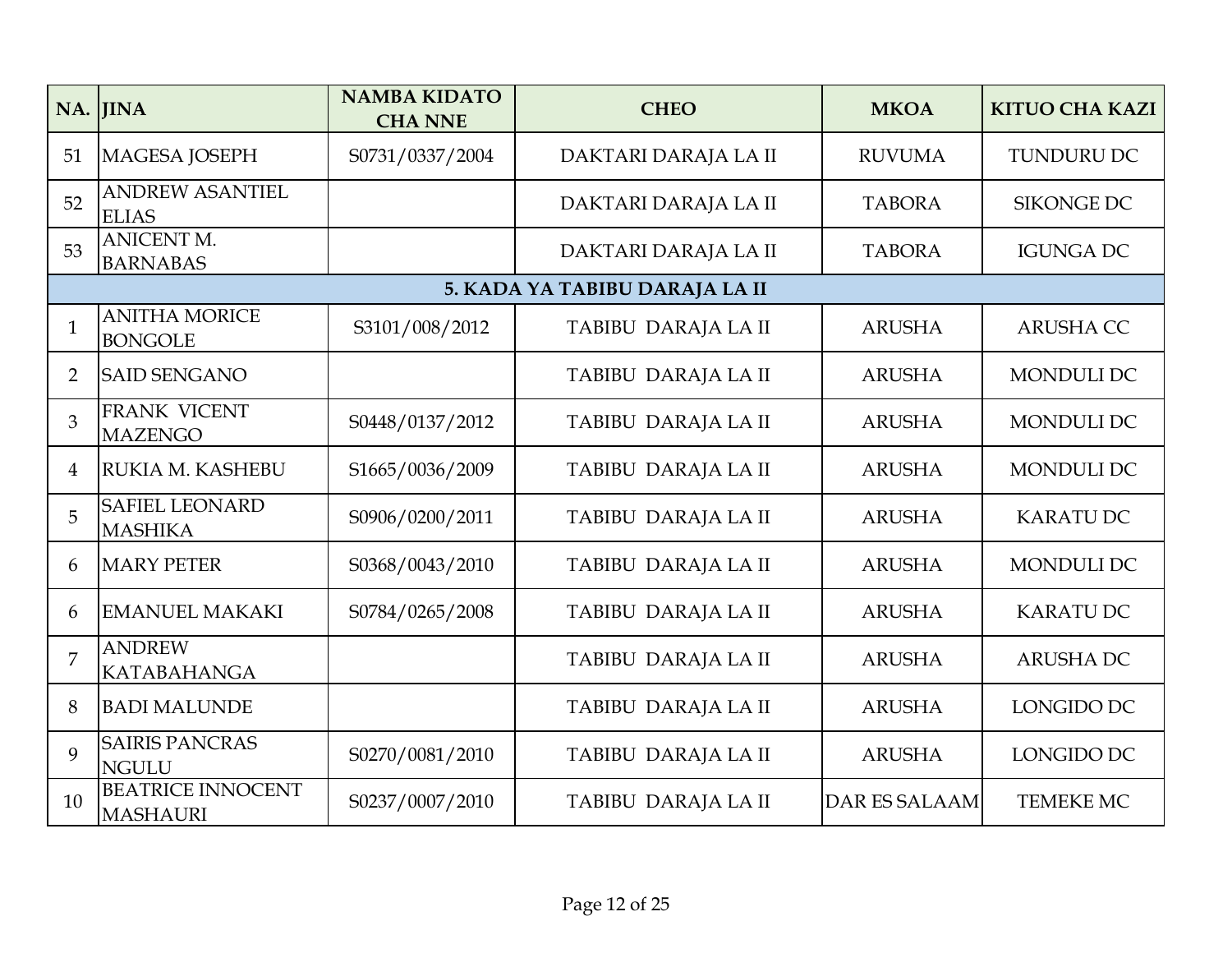|                | NA. JINA                                 | <b>NAMBA KIDATO</b><br><b>CHA NNE</b> | <b>CHEO</b>                       | <b>MKOA</b>          | <b>KITUO CHA KAZI</b> |
|----------------|------------------------------------------|---------------------------------------|-----------------------------------|----------------------|-----------------------|
| 11             | <b>DONATHA</b><br>NDYETIABURA            |                                       | TABIBU DARAJA LA II               | <b>DAR ES SALAAM</b> | <b>UBUNGO MC</b>      |
| 12             | <b>HILTRUDE HEZRON</b><br>LUSANYA        |                                       | TABIBU DARAJA LA II               | <b>DODOMA</b>        | <b>CHEMBA DC</b>      |
| 13             | <b>MELKIORY AGUST</b><br><b>KUNDY</b>    | S2126/0090/2012                       | TABIBU DARAJA LA II               | <b>DODOMA</b>        | <b>KONDOA DC</b>      |
| 14             | <b>SADAM HUSEIN MBINJI</b>               | S2474/0050/2013                       | TABIBU DARAJA LA II               | <b>DODOMA</b>        | <b>KONDOA DC</b>      |
| 15             | <b>KANYIKA ZAHORO</b><br><b>MWINJUMA</b> | S1796/0054/                           | TABIBU DARAJA LA II               | <b>DODOMA</b>        | MPWAPWA DC            |
| 16             | <b>SHADRACK L. MGENI</b>                 | S0167/0061/2010                       | TABIBU DARAJA LA II               | <b>DODOMA</b>        | MPWAPWA DC            |
| 17             | <b>ELVIS PROJESTUS</b><br><b>KAJUNA</b>  | S0387/0058/2013                       | TABIBU DARAJA LA II               | <b>GEITA</b>         | NYANGH'WALE<br>DC     |
| 18             | KAROLI MJALIWAKATI                       | S0420/0034/2010                       | TABIBU DARAJA LA II               | <b>IRINGA</b>        | KILOLO DC             |
| 19             | MELKIZEDIC CORNEL<br><b>MALANGALILA</b>  |                                       | TABIBU DARAJA LA II               | <b>IRINGA</b>        | <b>IRINGA DC</b>      |
| 20             | MASANJA BYULA                            |                                       | TABIBU DAARAJA LA II              | <b>KIGOMA</b>        | <b>KASULU TC</b>      |
| 21             | <b>HALFAN MLANGA</b>                     | S0413/0031/2012                       | TABIBU DARAJA LA II               | <b>PWANI</b>         | KISARAWE DC           |
|                |                                          |                                       | <b>6. KADA YA TABIBU MSAIDIZI</b> |                      |                       |
| $\mathbf{1}$   | <b>ANITHA MORIS</b><br><b>BONGOLE</b>    | S3101/0008/2012                       | <b>TABIBU MSAIDIZI</b>            | <b>DODOMA</b>        | <b>KONGWADC</b>       |
| $\overline{2}$ | <b>SUMA MWASUKA</b>                      | S2064/0087/2011                       | <b>TABIBU MSAIDIZI</b>            | <b>DODOMA</b>        | <b>KONGWADC</b>       |
| 3              | <b>SHIGELA G.JEREMIA</b>                 | S0546/0325                            | <b>TABIBU MSAIDIZI</b>            | <b>DODOMA</b>        | MPWAPWA DC            |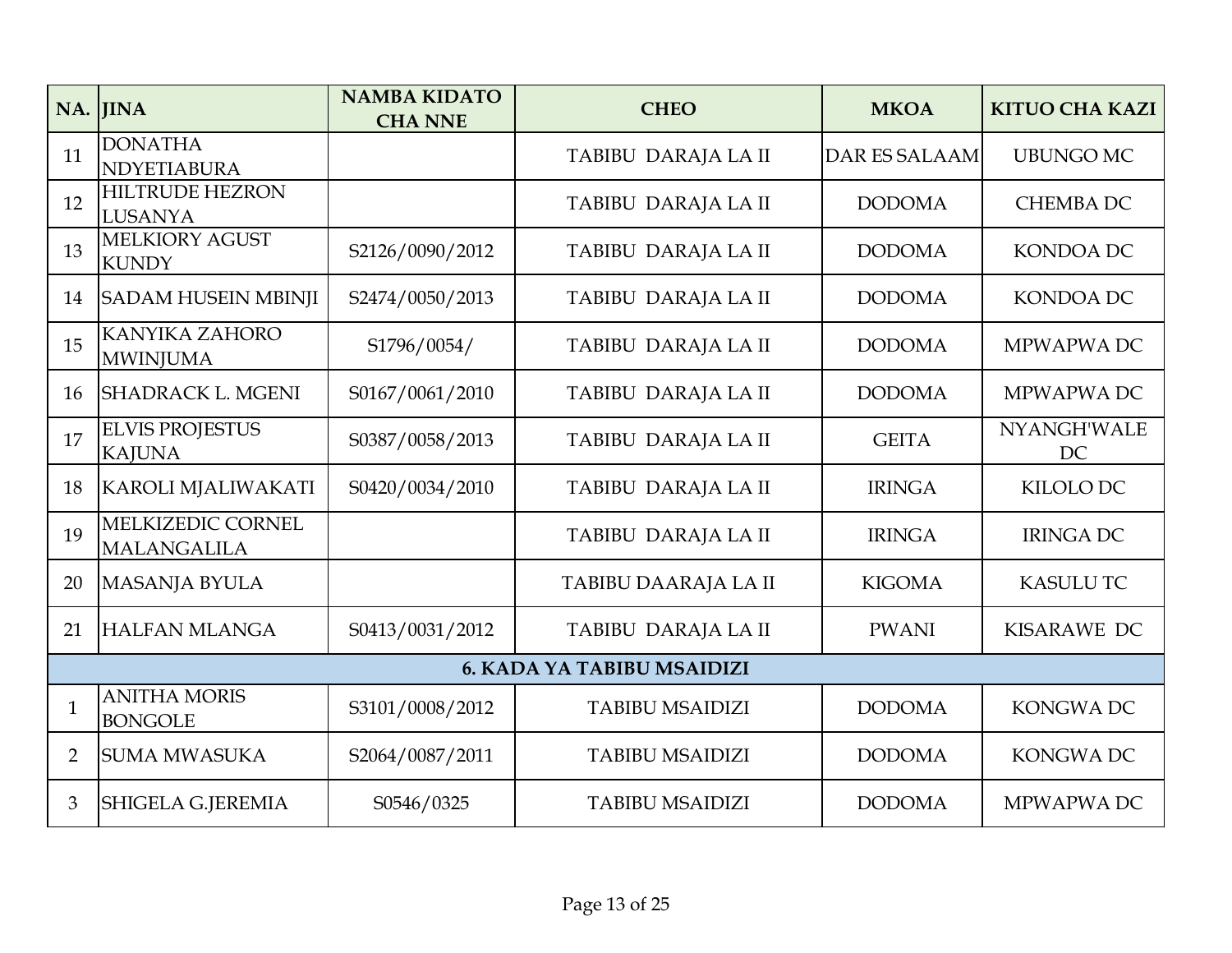|                | NA. JINA                                  | <b>NAMBA KIDATO</b><br><b>CHA NNE</b> | <b>CHEO</b>                                       | <b>MKOA</b>        | <b>KITUO CHA KAZI</b> |
|----------------|-------------------------------------------|---------------------------------------|---------------------------------------------------|--------------------|-----------------------|
| $\overline{4}$ | <b>NANCY FABIOLA</b><br><b>KILONGOLA</b>  | S1621/0017/2012-                      | <b>TABIBU MSAIDIZI</b>                            | <b>IRINGA</b>      | <b>KILOLO</b>         |
| 5              | <b>SHUKURU HAMIS</b>                      | S3034/0236/2012                       | <b>TABIBU MSAIDIZI</b>                            | <b>KIGOMA</b>      | <b>KIBONDO DC</b>     |
| 6              | <b>CHARLES LEONARD</b>                    | P0806/0106/2010                       | <b>TABIBU MSAIDIZI</b>                            | <b>KIGOMA</b>      | <b>KIGOMA DC</b>      |
| 7              | <b>SWAUMU SHABANI</b>                     | S3913/0065/2011                       | <b>TABIBU MSAIDIZI</b>                            | <b>KIGOMA</b>      | <b>KIGOMA DC</b>      |
| 8              | PASCAL DAUD<br><b>ALPHRED</b>             |                                       | <b>TABIBU MSAIDIZI</b>                            | <b>KIGOMA</b>      | <b>KASULU TC</b>      |
|                |                                           |                                       | 7. KADA YA MTEKNOLOJIA MIONZI DARAJA LA II        |                    |                       |
| $\mathbf{1}$   | <b>JUMA IDRISA JUTA</b>                   | S2281/0106/2010                       | MTEKNOLOJIA MIONZI DARAJA<br>LA II                | <b>ARUSHA</b>      | <b>ARUSHA CC</b>      |
| $\overline{2}$ | <b>FELIX FRANCIS</b>                      | S0731/0207/2014                       | MTEKNOLOJIA MIONZI DARAJA<br>LA II                | <b>KILIMANJARO</b> | <b>MWANGA DC</b>      |
|                |                                           |                                       | 8. KADA YA AFISA MTEKNOLOJIA MAABARA DARAJA LA II |                    |                       |
| $\mathbf{1}$   | <b>EMMANUEL</b><br>MICKIDADI              | S0136/0026/2011                       | AFISA MTEKNOLOJIA<br>MAABARA DARAJA LA II         | <b>IRINGA</b>      | <b>MAFINGATC</b>      |
| $\overline{2}$ | UPENDO LUPUMKO<br><b>MSIGWA</b>           | S0167/0021/2013                       | AFISA MTEKNOLOJIA<br>MAABARA DARAJA LA II         | <b>KIGOMA</b>      | <b>KIGOMA DC</b>      |
| 3              | <b>SARA T RICHARD</b>                     | S0201/0112/2011                       | <b>AFISA MTEKNOLOJIA</b><br>MAABARA DARAJA LA II  | <b>MANYARA</b>     | <b>MBULU TC</b>       |
| 4              | NEEMASIA S MLAY                           | S0228/0067/2011                       | AFISA MTEKNOLOJIA<br>MAABARA DARAJA LA II         | <b>MBEYA</b>       | <b>BUSOKELO DC</b>    |
| 5              | <b>SHITA KASELA</b>                       | S0253/0056/2011                       | AFISA MTEKNOLOJIA<br>MAABARA DARAJA LA II         | <b>SIMIYU</b>      | <b>BARIADI DC</b>     |
| 6              | <b>HOLYNESS PHILEMON</b><br><b>SAMSON</b> | S0262/0022/2011                       | AFISA MTEKNOLOJIA<br>MAABARA DARAJA LA II         | <b>SONGWE</b>      | SONGWE DC             |
| 8              | PRIVIAH OBADIAH<br><b>KALALA</b>          | S1964/0112/2012                       | AFISA MTEKNOLOJIA<br>MAABARA DARAJA LA II         | <b>PWANI</b>       | <b>CHALINZE DC</b>    |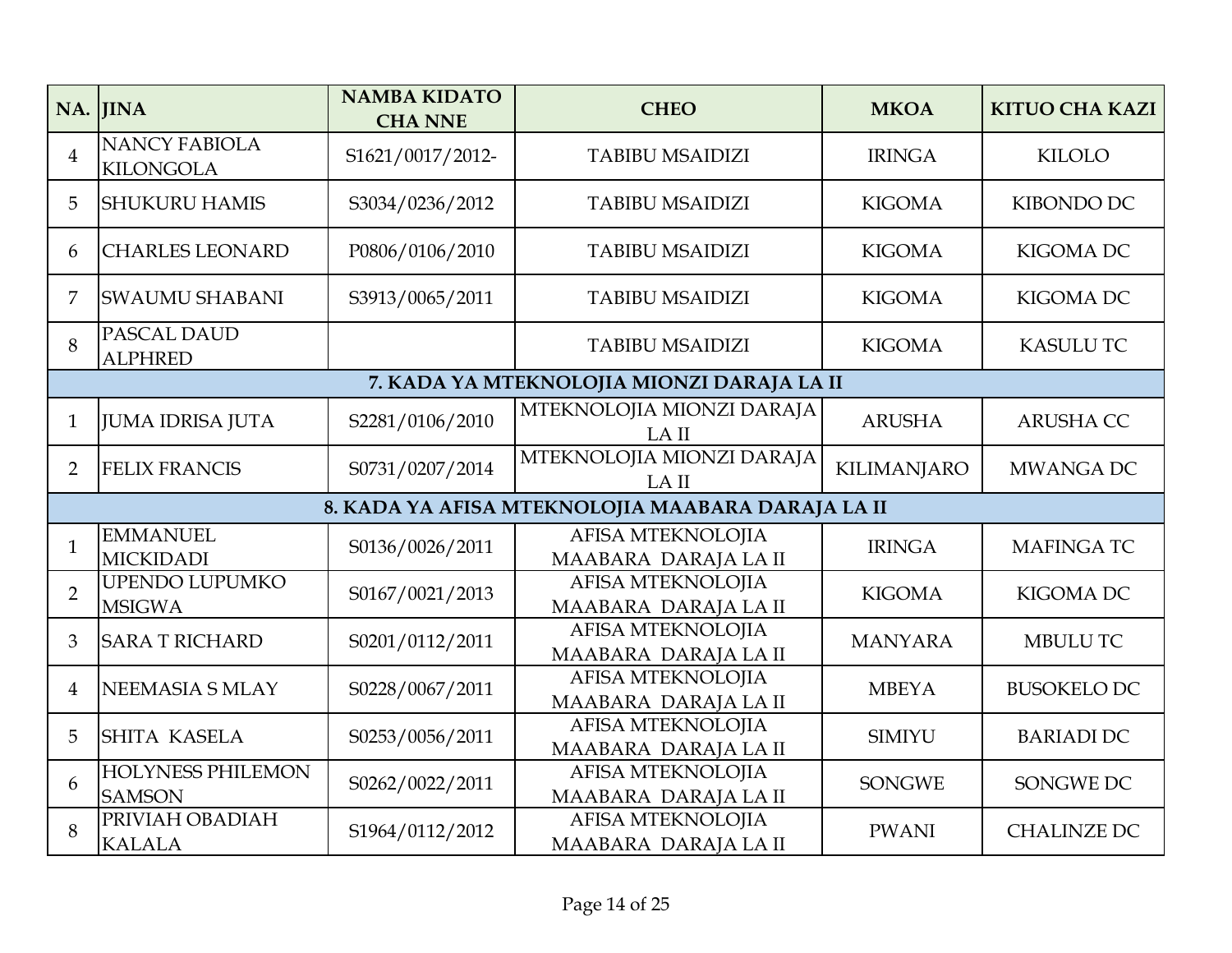|                | NA. JINA                                  | <b>NAMBA KIDATO</b><br><b>CHA NNE</b> | <b>CHEO</b>                                 | <b>MKOA</b>          | <b>KITUO CHA KAZI</b> |
|----------------|-------------------------------------------|---------------------------------------|---------------------------------------------|----------------------|-----------------------|
|                |                                           |                                       | 9. KADA YA MTEKNOLOJIA MAABARA DARAJA LA II |                      |                       |
| $\mathbf{1}$   | <b>NAPHTARY</b><br><b>EMMANUEL</b>        | S0765/0036/2011                       | MTEKNOLOJIA MAABARA<br>DARAJA LA II         | <b>DAR ES SALAAM</b> | <b>TEMEKE MC</b>      |
| $\overline{2}$ | <b>MARWA NYAMAISA</b><br><b>KISAGERO</b>  |                                       | MTEKNOLOJIA MAABARA<br>DARAJA LA II         | <b>DODOMA</b>        | DODOMA CC             |
| 3              | <b>ALFRED MOSES MSUYA</b>                 | S0886-0091/2011                       | MTEKNOLOJIA MAABARA<br>DARAJA LA II         | <b>DODOMA</b>        | <b>KONGWADC</b>       |
| 4              | <b>EDWARD SHEIZA</b>                      | S0123/0027/2009                       | MTEKNOLOJIA MAABARA<br>DARAJA LA II         | <b>DODOMA</b>        | <b>KONGWADC</b>       |
| 5              | <b>DHAHIRI MNZAVA</b>                     | S0142/0011/2011                       | MTEKNOLOJIA MAABARA<br>DARAJA LA II         | <b>DODOMA</b>        | <b>BAHIDC</b>         |
| 6              | YESTINA MABULA                            | S0203/0180/2009                       | MTEKNOLOJIA MAABARA<br>DARAJA LA II         | <b>KAGERA</b>        | <b>KARAGWE DC</b>     |
| 7              | RIZIKI AZIZI MLACHA                       | S0212/0073/2010                       | MTEKNOLOJIA MAABARA<br>DARAJA LA II         | <b>KATAVI</b>        | <b>MPANDA DC</b>      |
| 8              | <b>DOREEN GASPER</b><br><b>MALEKELA</b>   | S0278/0017/2011                       | MTEKNOLOJIA MAABARA<br>DARAJA LA II         | <b>KATAVI</b>        | <b>MLELE DC</b>       |
| 9              | <b>MULGE HAMADI</b><br><b>MSANGI</b>      | S0302/0308/2009                       | MTEKNOLOJIA MAABARA<br><b>DARAJALAII</b>    | <b>KIGOMA</b>        | <b>BUHIGWE</b>        |
| 10             | LUGATA MBOJE MHOJA                        | S0305/0070/2010                       | MTEKNOLOJIA MAABARA<br>DARAJA LA II         | <b>KILIMANJARO</b>   | <b>SAME DC</b>        |
| 11             | <b>SUZANA KECHIBI</b>                     | S0312/0115/2010                       | MTEKNOLOJIA MAABARA<br>DARAJA LA II         | <b>LINDI</b>         | <b>LINDI DC</b>       |
| 12             | <b>WILSON DESDERIUS</b><br><b>KAMANGA</b> | S0312/0243/2013                       | MTEKNOLOJIA MAABARA<br>DARAJA LA II         | <b>LINDI</b>         | NACHINGWEA DC         |
| 13             | <b>MANENO S DACHI</b>                     | S0465/0378/2008                       | MTEKNOLOJIA MAABARA<br>DARAJA LA II         | <b>MANYARA</b>       | <b>MBULU TC</b>       |
| 14             | <b>EPIMACK E MTENGIA</b>                  | S0510/0089/2009                       | MTEKNOLOJIA MAABARA<br>DARAJA LA II         | <b>MANYARA</b>       | <b>MBULU TC</b>       |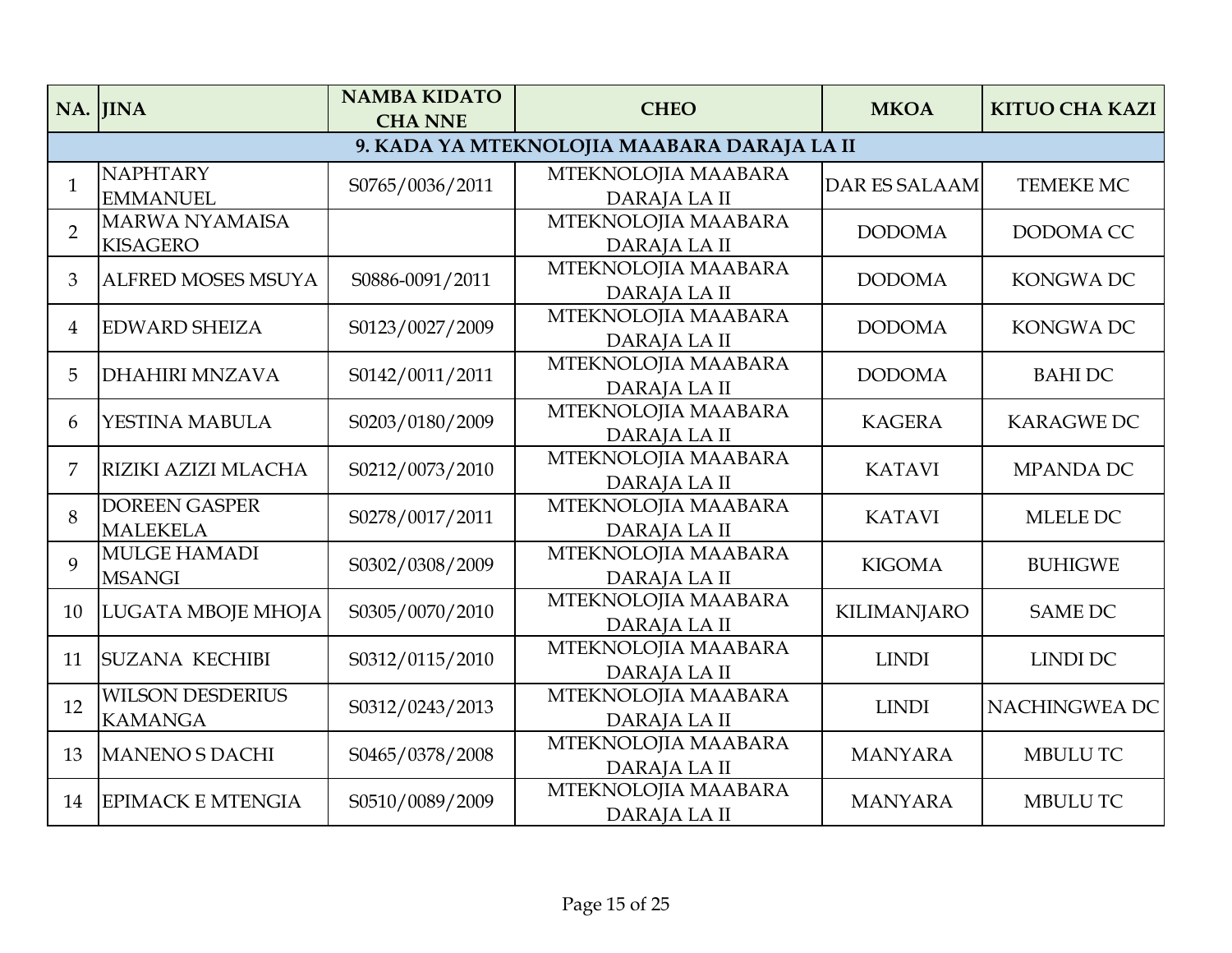|    | NA. JINA                                | <b>NAMBA KIDATO</b><br><b>CHA NNE</b> | <b>CHEO</b>                              | <b>MKOA</b>      | <b>KITUO CHA KAZI</b> |
|----|-----------------------------------------|---------------------------------------|------------------------------------------|------------------|-----------------------|
| 15 | <b>ALLY RASHIDI KIBOMA</b>              | S0707/0088/2010                       | MTEKNOLOJIA MAABARA<br><b>DARAJALAII</b> | <b>MANYARA</b>   | SIMANJIRO DC          |
| 16 | <b>LIMBU PAUL LIMBU</b>                 | S0714/0155/2009                       | MTEKNOLOJIA MAABARA<br>DARAJA LA II      | <b>MOROGORO</b>  | <b>GAIRO DC</b>       |
| 17 | PATRICK SAMSON<br><b>SIJILA</b>         | S0739/0262/2012                       | MTEKNOLOJIA MAABARA<br>DARAJA LA II      | <b>MOROGORO</b>  | MOROGORO DC           |
| 18 | <b>IROGA ISRAEL IRONGA</b>              | S0718/0103/2011                       | MTEKNOLOJIA MAABARA<br><b>DARAJALAII</b> | <b>MWANZA</b>    | <b>KWIMBA DC</b>      |
| 19 | ELIAS JOSEPH NG'IDA                     | S0775/0084/2008                       | MTEKNOLOJIA MAABARA<br>DARAJA LA II      | <b>NJOMBE</b>    | <b>MAKETE DC</b>      |
| 20 | <b>KHAMIS H BAKAR</b>                   | S0796/0209/2010                       | MTEKNOLOJIA MAABARA<br>DARAJA LA II      | <b>RUKWA</b>     | <b>KALAMBO DC</b>     |
| 21 | <b>MAIMUNA HITAMI</b><br><b>HUSSEIN</b> | S0825/0015/2013                       | MTEKNOLOJIA MAABARA<br>DARAJA LA II      | <b>RUKWA</b>     | <b>KALAMBO DC</b>     |
| 22 | <b>MAHMOUD MUHSIN</b><br><b>SALIM</b>   | S0825/0062/2011                       | MTEKNOLOJIA MAABARA<br>DARAJA LA II      | <b>RUVUMA</b>    | TUNDURU DC            |
| 23 | <b>ALLY S RAJABU</b>                    | S0839/0062/2011                       | MTEKNOLOJIA MAABARA<br>DARAJA LA II      | <b>SHINYANGA</b> | <b>KAMAHATC</b>       |
| 24 | <b>FRANK R CHANGALA</b>                 | S0867/0076/2011                       | MTEKNOLOJIA MAABARA<br>DARAJA LA II      | <b>SINGIDA</b>   | <b>MKALAMA DC</b>     |
| 25 | HANNA JUMA MIMBI                        | S0870/0029/2012                       | MTEKNOLOJIA MAABARA<br>DARAJA LA II      | <b>SONGWE</b>    | <b>ILEJE DC</b>       |
| 26 | <b>HAMIS OMARY KIFUKU</b>               | S1264/0067/2011                       | MTEKNOLOJIA MAABARA<br>DARAJA LA II      | <b>TABORA</b>    | <b>URAMBO DC</b>      |
| 27 | <b>MOHAMED MUSSA</b><br><b>KHAMIS</b>   | S1350/0031/2012                       | MTEKNOLOJIA MAABARA<br>DARAJA LA II      | <b>TABORA</b>    | <b>SIKONGE DC</b>     |
|    |                                         |                                       | 10. KADA YA MTEKNOLOJIA MSAIDIZI MAABARA |                  |                       |
| 1  | <b>HAWA FRANCIS</b>                     | S0784/0067/2008                       | MTEKNOLOJIA MSAIDIZI<br><b>MAABARA</b>   | <b>DODOMA</b>    | <b>CHAMWINO DC</b>    |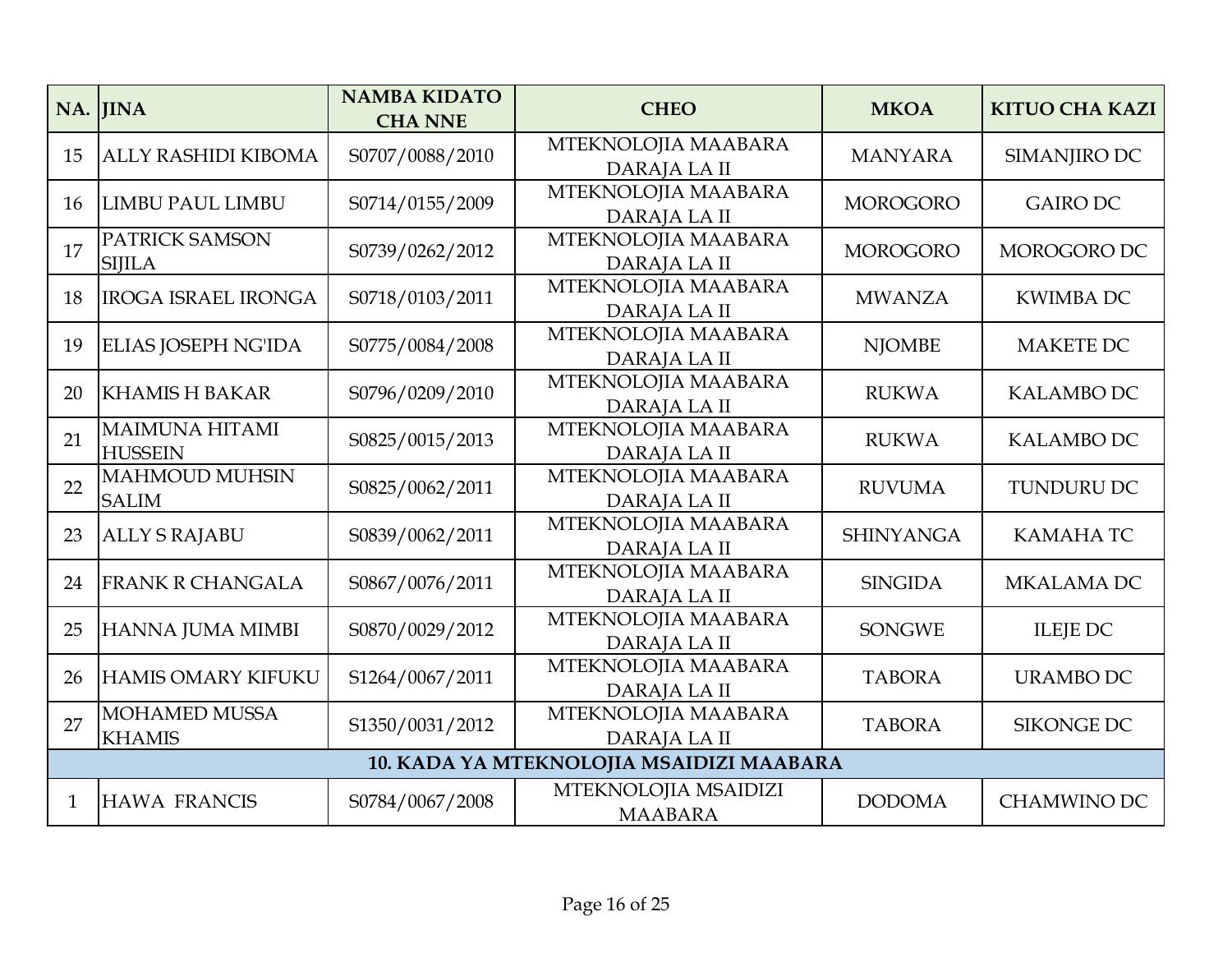|                | NA. JINA                                | <b>NAMBA KIDATO</b><br><b>CHA NNE</b> | <b>CHEO</b>                            | <b>MKOA</b>      | <b>KITUO CHA KAZI</b> |
|----------------|-----------------------------------------|---------------------------------------|----------------------------------------|------------------|-----------------------|
| $\overline{2}$ | YOHANA LICHINDIKA                       | S1027/0133/2009                       | MTEKNOLOJIA MSAIDIZI<br><b>MAABARA</b> | <b>DODOMA</b>    | MPWAPWA DC            |
| 3              | <b>TAJA ABEL UBAMBA</b>                 | S 0659/0137/2011                      | MTEKNOLOJIA MSAIDIZI<br><b>MAABARA</b> | <b>DODOMA</b>    | MPWAPWA DC            |
| $\overline{4}$ | <b>EZEKIA MAKIWA</b>                    | S0745/0063/                           | MTEKNOLOJIA MSAIDIZI<br><b>MAABARA</b> | <b>KATAVI</b>    | MLELE DC              |
| 5              | <b>JEMAEL SAMSON</b>                    | P4936/0018/2013                       | MTEKNOLOJIA MSAIDIZI<br><b>MAABARA</b> | <b>KIGOMA</b>    | KAKONKO DC            |
| 6              | <b>AUGUSTINO</b><br><b>MWAMATANDALA</b> | S2892/0061/2011                       | MTEKNOLOJIA MSAIDIZI<br><b>MAABARA</b> | <b>KIGOMA</b>    | <b>KIGOMA DC</b>      |
| 7              | <b>DAUD H DAUD</b>                      | S 3140/0147/2012                      | MTEKNOLOJIA MSAIDIZI<br><b>MAABARA</b> | <b>MBEYA</b>     | <b>RUNGWE DC</b>      |
| 8              | <b>LEONIA PANGA JOSEPH</b>              | S0643/0051/2011                       | MTEKNOLOJIA MSAIDIZI<br><b>MAABARA</b> | <b>NJOMBE</b>    | <b>LUDEWA DC</b>      |
| $\mathbf Q$    | <b>ATHUMAN ISSA</b><br><b>SHABAN</b>    | S1943/0138/2012                       | MTEKNOLOJIA MSAIDIZI<br><b>MAABARA</b> | <b>PWANI</b>     | <b>MAFIADC</b>        |
| 10             | <b>ATHUMANI ISSA</b><br><b>SHABAN</b>   | S1943/0138/2012                       | MTEKNOLOJIA MSAIDIZI<br><b>MAABARA</b> | <b>PWANI</b>     | <b>KIBITI DC</b>      |
| 11             | <b>EZEKIEL SHAURI</b><br><b>HAYUMA</b>  | S0806/0227/2013                       | MTEKNOLOJIA MSAIDIZI<br><b>MAABARA</b> | <b>RUVUMA</b>    | MADABA DC             |
| 12             | MUSA S. MVAMBA                          | S0329/0133/2013                       | MTEKNOLOJIA MSAIDIZI<br><b>MAABARA</b> | <b>SHINYANGA</b> | SHINYANGA DC          |
| 13             | <b>GIDION J. TARURU</b>                 | S1293/0050/2013                       | MTEKNOLOJIA MSAIDIZI<br><b>MAABARA</b> | <b>SIMIYU</b>    | <b>MEATU DC</b>       |
| 14             | <b>IDDY RAMADHAN GAU</b>                |                                       | MTEKNOLOJIA MSAIDIZI<br><b>MAABARA</b> | <b>SIMIYU</b>    | <b>MEATU DC</b>       |
| 15             | <b>ROBERT MATHIAS</b><br><b>KISHIWA</b> |                                       | MTEKNOLOJIA MSAIDIZI<br><b>MAABARA</b> | <b>SIMIYU</b>    | <b>MEATU DC</b>       |
| 16             | <b>MARY JONATHAN</b><br><b>KITIKWI</b>  | S 0409/0029/2013                      | MTEKNOLOJIA MSAIDIZI<br><b>MAABARA</b> | <b>SIMIYU</b>    | <b>BUSEGA DC</b>      |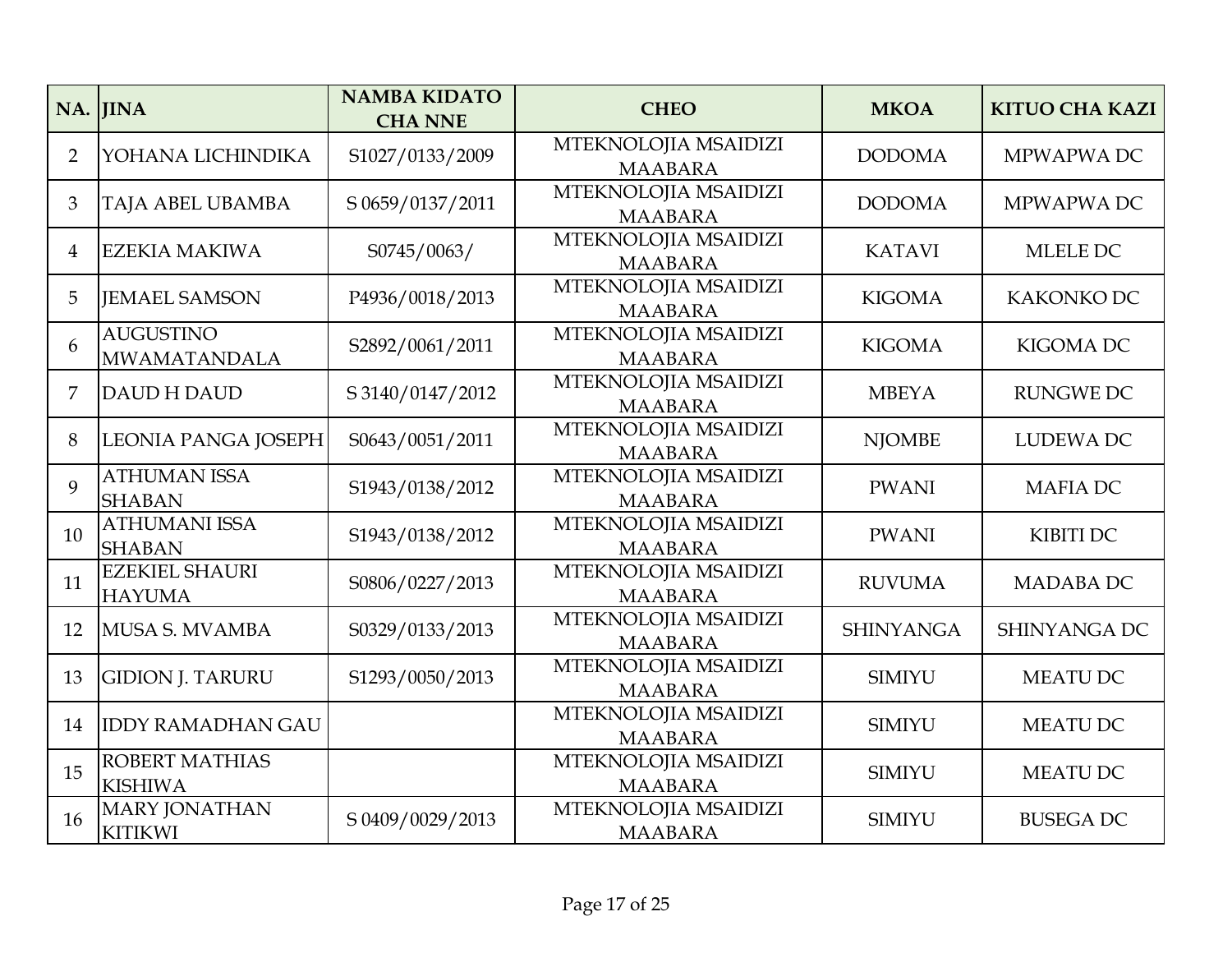|                | NA. JINA                                  | <b>NAMBA KIDATO</b><br><b>CHA NNE</b> | <b>CHEO</b>                            | <b>MKOA</b>    | <b>KITUO CHA KAZI</b> |  |  |  |
|----------------|-------------------------------------------|---------------------------------------|----------------------------------------|----------------|-----------------------|--|--|--|
| 17             | <b>MWANAIDI MASALU</b><br><b>RAMADHAN</b> |                                       | MTEKNOLOJIA MSAIDIZI<br><b>MAABARA</b> | <b>SINGIDA</b> | <b>MNYONI DC</b>      |  |  |  |
| 18             | <b>TEDDY S STEPHEN</b>                    | S1243/0065/2008                       | MTEKNOLOJIA MSAIDIZI<br><b>MAABARA</b> | <b>TABORA</b>  | <b>NZEGATC</b>        |  |  |  |
| 19             | <b>MUSA ABDALA</b><br><b>MZALLA</b>       | S2690/0099/2011                       | MTEKNOLOJIA MSAIDIZI<br><b>MAABARA</b> | <b>KATAVI</b>  | MLELE DC              |  |  |  |
| 20             | <b>UPENDO COSMAS</b><br><b>BUNGU</b>      | S1987/0079/2012                       | MTEKNOLOJIA MSAIDIZI<br><b>MAABARA</b> | <b>KIGOMA</b>  | <b>KASULU DC</b>      |  |  |  |
| 21             | <b>INNOCENT INNOCENT</b><br><b>KOMBA</b>  | S3631/0032/2012                       | MTEKNOLOJIA MSAIDIZI<br><b>MAABARA</b> | <b>MANYARA</b> | <b>MBULU DC</b>       |  |  |  |
| 22             | LINUS KAKURU MSITA                        | S0195/0068/2010                       | MTEKNOLOJIA MSAIDIZI<br><b>MAABARA</b> | <b>RUKWA</b>   | <b>KALAMBO DC</b>     |  |  |  |
| 23             | <b>JOSEPH DANIEL</b>                      | S0173/0169/2012                       | MTEKNOLOJIA MSAIDIZI<br><b>MAABARA</b> | <b>SIMIYU</b>  | <b>BUSEGA</b>         |  |  |  |
| 24             | <b>VERONIKA MAGNUS</b>                    | S1787/0063/2011                       | MTEKNOLOJIA MSAIDIZI<br><b>MAABARA</b> | <b>SIMIYU</b>  | <b>ITILIMA DC</b>     |  |  |  |
| 25             | <b>DENICE LADISLAUS</b><br><b>OISSO</b>   | S0308/0087/2013                       | MTEKNOLOJIA MSAIDIZI<br><b>MAABARA</b> | <b>PWANI</b>   | KIBITI DC             |  |  |  |
|                |                                           |                                       | 11. KADA YA MFAMASIA DARAJA LA II      |                |                       |  |  |  |
| $\mathbf{1}$   | YUSUPH HUSSEIN                            | S1120/0083/2009                       | MFAMASIA DARAJA LA II                  | <b>DODOMA</b>  | <b>BAHIDC</b>         |  |  |  |
| $\overline{2}$ | <b>DORICE S. HOSEA</b>                    | S0232/0015/2009                       | MFAMASIA DARAJA LA II                  | <b>IRINGA</b>  | <b>MAFINGATC</b>      |  |  |  |
|                | 12. KADA YA MTEKNOLOJIA DAWA DARAJA LA II |                                       |                                        |                |                       |  |  |  |
| $\mathbf{1}$   | <b>HASSAN FAROUK</b><br><b>MSUYA</b>      | S0355/0107/2010                       | MTEKNOLOJIA DAWA DARAJA<br>LA II       | <b>ARUSHA</b>  | <b>MONDULI DC</b>     |  |  |  |
| $\overline{2}$ | <b>KARIMU KILIBULA</b><br><b>MATOKE</b>   | S1875/0111/2012                       | MTEKNOLOJIA DAWA DARAJA<br>LA II       | <b>ARUSHA</b>  | MONDULI DC            |  |  |  |
| 3              | <b>THERESIA MACHIRIA</b>                  | S0256/0034/2006                       | MTEKNOLOJIA DAWA DARAJA<br>LA II       | <b>ARUSHA</b>  | MONDULI DC            |  |  |  |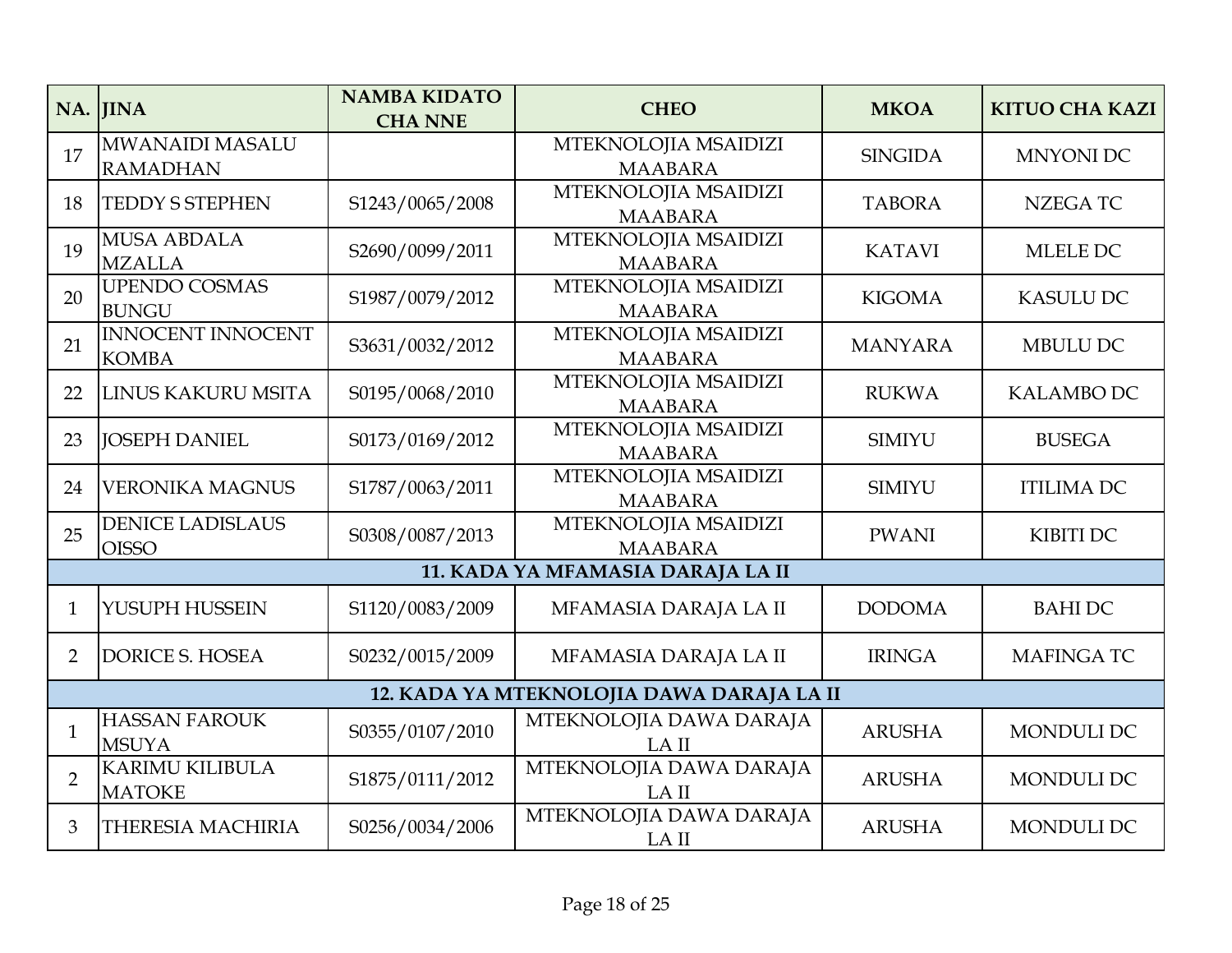|                | NA. JINA                                   | <b>NAMBA KIDATO</b><br><b>CHA NNE</b> | <b>CHEO</b>                      | <b>MKOA</b>        | <b>KITUO CHA KAZI</b> |
|----------------|--------------------------------------------|---------------------------------------|----------------------------------|--------------------|-----------------------|
| $\overline{4}$ | NEEMA F. SHITINDI                          | S3539/0036/2012                       | MTEKNOLOJIA DAWA DARAJA<br>LA II | <b>ARUSHA</b>      | LONGIDO DC            |
| 5              | <b>ESTER MWENGEE</b>                       | S0224/0025/2009                       | MTEKNOLOJIA DAWA DARAJA<br>LA II | <b>DODOMA</b>      | DODOMA CC             |
| 6              | <b>THERESIA MACHIRIA</b>                   | 0256/0034/2006                        | MTEKNOLOJIA DAWA DARAJA<br>LA II | <b>DODOMA</b>      | <b>KONGWADC</b>       |
| 7              | <b>IBRAHIMU JUMA</b>                       | S135/0113/2010                        | MTEKNOLOJIA DAWA DARAJA<br>LA II | <b>DODOMA</b>      | <b>KONGWADC</b>       |
| 8              | <b>CHIKU NJIKU</b>                         | P0292/0014/2012                       | MTEKNOLOJIA DAWA DARAJA<br>LA II | <b>DODOMA</b>      | KONDOA DC             |
| 9              | <b>INNOCENT MKWAMA</b>                     | S0376/0018/2011                       | MTEKNOLOJIA DAWA DARAJA<br>LA II | <b>DODOMA</b>      | <b>KONDOA DC</b>      |
| 10             | <b>TIMOTHEO JOHN</b>                       | S0108/0238/2008                       | MTEKNOLOJIA DAWA DARAJA<br>LA II | <b>DODOMA</b>      | <b>MPWAPWA</b>        |
| 11             | <b>ISAKA NGAILO</b>                        | S0113/0015/2011                       | MTEKNOLOJIA DAWA DARAJA<br>LA II | <b>GEITA</b>       | <b>CHATO DC</b>       |
| 12             | <b>METHOD R</b><br><b>MKEMANGWA</b>        | S0113/0018/2009                       | MTEKNOLOJIA DAWA DARAJA<br>LA II | <b>GEITA</b>       | <b>BUKOMBE DC</b>     |
| 13             | <b>SOSTENES PATRICK</b><br><b>SICHALWE</b> | S0116/0123/2010                       | MTEKNOLOJIA DAWA DARAJA<br>LA II | <b>GEITA</b>       | <b>GEITA DC</b>       |
| 14             | <b>GASTON P BALUA</b>                      | S0117/0016/2010                       | MTEKNOLOJIA DAWA DARAJA<br>LA II | <b>KAGERA</b>      | <b>BUKOBA DC</b>      |
| 15             | <b>KIZITO ABDUL</b>                        | S0119/0063/2010                       | MTEKNOLOJIA DAWA DARAJA<br>LA II | <b>KAGERA</b>      | <b>KYERWADC</b>       |
| 16             | <b>GODWIN M IGNATIO</b>                    | S0129/0038/2011                       | MTEKNOLOJIA DAWA DARAJA<br>LA II | <b>KATAVI</b>      | NSIMBO DC             |
| 17             | <b>SAMSON</b><br>MWANG'AMBA                | S0140/0075/2001                       | MTEKNOLOJIA DAWA DARAJA<br>LA II | <b>KIGOMA</b>      | KIBONDO DC            |
| 18             | <b>VEDASTUS F HAULE</b>                    | S0141/0025/2011                       | MTEKNOLOJIA DAWA DARAJA<br>LA II | <b>KILIMANJARO</b> | <b>SAME DC</b>        |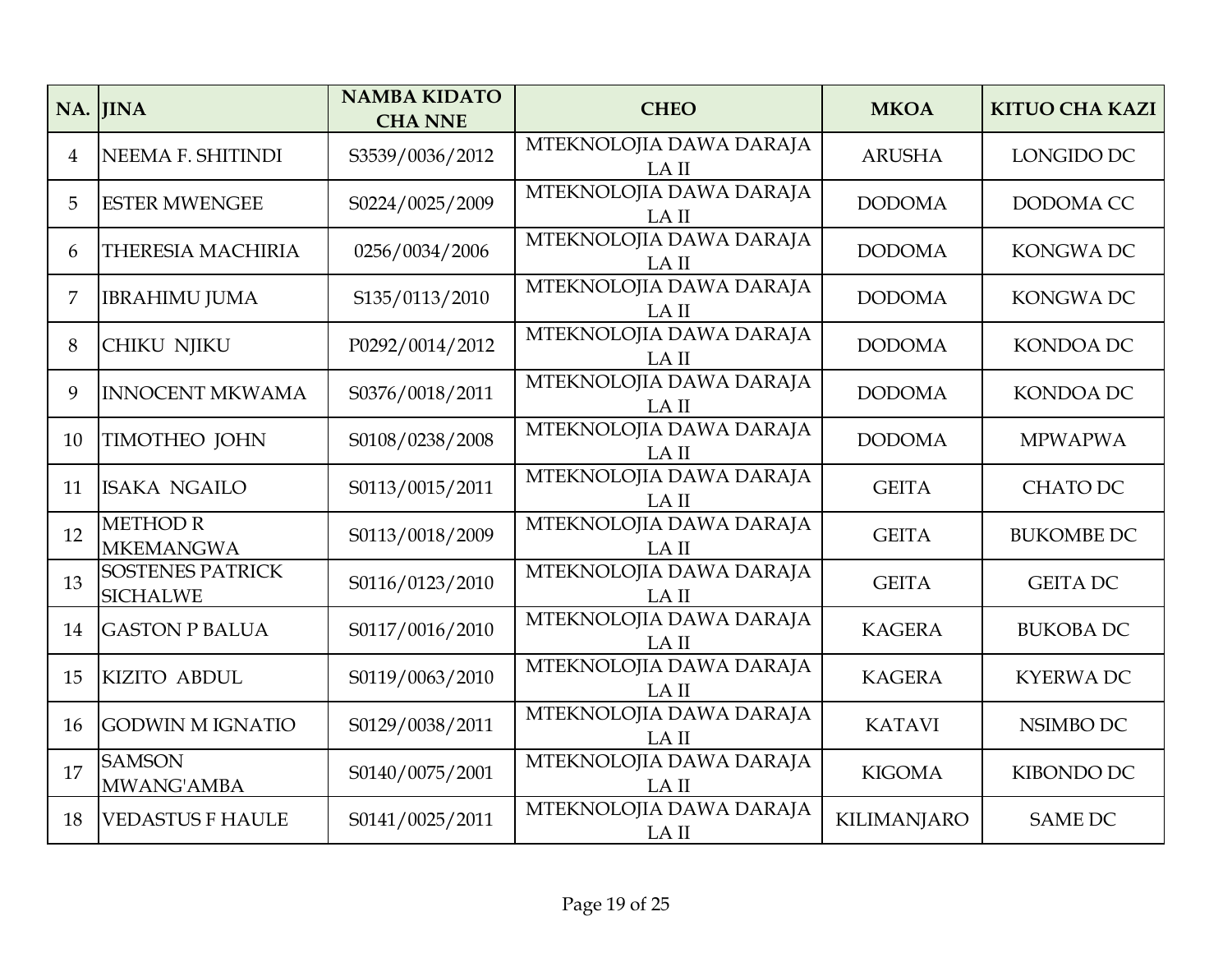|    | NA. JINA                                  | <b>NAMBA KIDATO</b><br><b>CHA NNE</b> | <b>CHEO</b>                           | <b>MKOA</b>      | <b>KITUO CHA KAZI</b> |
|----|-------------------------------------------|---------------------------------------|---------------------------------------|------------------|-----------------------|
| 19 | <b>GEORGE TUNGU</b><br><b>MASANJA</b>     | S0144/0045/2011                       | MTEKNOLOJIA DAWA DARAJA<br>LA II      | <b>LINDI</b>     | <b>LIWALE DC</b>      |
| 20 | <b>WIDALAI MABULA</b>                     | S0144/0124/2011                       | MTEKNOLOJIA DAWA DARAJA<br>LA II      | <b>MANYARA</b>   | MBULU DC              |
| 21 | CATHBERT C KWEKA                          | S0169/0006/2010                       | MTEKNOLOJIA DAWA DARAJA<br>LA II      | <b>MOROGORO</b>  | KILOMBERO DC          |
| 22 | <b>HUMPHREY J MATERU</b>                  | S0172/0029/2011                       | MTEKNOLOJIA DAWA DARAJA<br>LA II      | <b>MOROGORO</b>  | KILOMBERO DC          |
| 23 | <b>BONIPHACE JACKSON</b><br><b>MBELE</b>  | S0185/0006/2012                       | MTEKNOLOJIA DAWA DARAJA<br>LA II      | <b>MTWARA</b>    | NEWALA DC             |
| 24 | <b>ABDULATIF O MSANGI</b>                 | S0188/0058/2011                       | MTEKNOLOJIA DAWA DARAJA<br>LA II      | <b>NJOMBE</b>    | LUDEWA DC             |
| 25 | <b>MWANAHAWA</b><br><b>MCHUNGA</b>        | S0206/0055/2004                       | MTEKNOLOJIA DAWA DARAJA<br>LA II      | <b>RUVUMA</b>    | <b>NYASA DC</b>       |
| 26 | <b>ANETH A MKENDA</b>                     | S0207/0005/2011                       | MTEKNOLOJIA DAWA DARAJA<br>LA II      | <b>SHINYANGA</b> | <b>KAHAMATC</b>       |
| 27 | ZUHURA MIRAJI<br><b>BAKARI</b>            | S0207/0116/2010                       | MTEKNOLOJIA DAWA DARAJA<br>LA II      | <b>SHINYANGA</b> | <b>KISHAPU DC</b>     |
| 28 | <b>ASHA RISASI RAJABU</b>                 | P1553/0003/2013                       | MTEKNOLOJIA DAWA DARAJA<br>LA II      | <b>SIMIYU</b>    | <b>BARIADI DC</b>     |
| 29 | <b>ELIZABERTH JUMANNE</b>                 | S0240/0030/2011                       | MTEKNOLOJIA DAWA DARAJA<br>LA II      | <b>SIMIYU</b>    | <b>BARIADI DC</b>     |
| 30 | <b>ESTHER PONDAMALI</b><br><b>RICHARD</b> | S0240/0035/2010                       | MTEKNOLOJIA DAWA DARAJA<br>LA II      | <b>SIMIYU</b>    | <b>BARIADI TC</b>     |
| 31 | <b>MARIETHA J GWAE</b>                    | S0245/0029/2002                       | MTEKNOLOJIA DAWA DARAJA<br>LA II      | <b>SIMIYU</b>    | <b>ITILIMA DC</b>     |
| 32 | HAMAD I FAKI                              | S0309/0035/2009                       | MTEKNOLOJIA DAWA DARAJA<br>LA II      | <b>TABORA</b>    | <b>NZEGATC</b>        |
|    |                                           |                                       | 12. KADA YA MTEKNOLOJIA MSAIDIZI DAWA |                  |                       |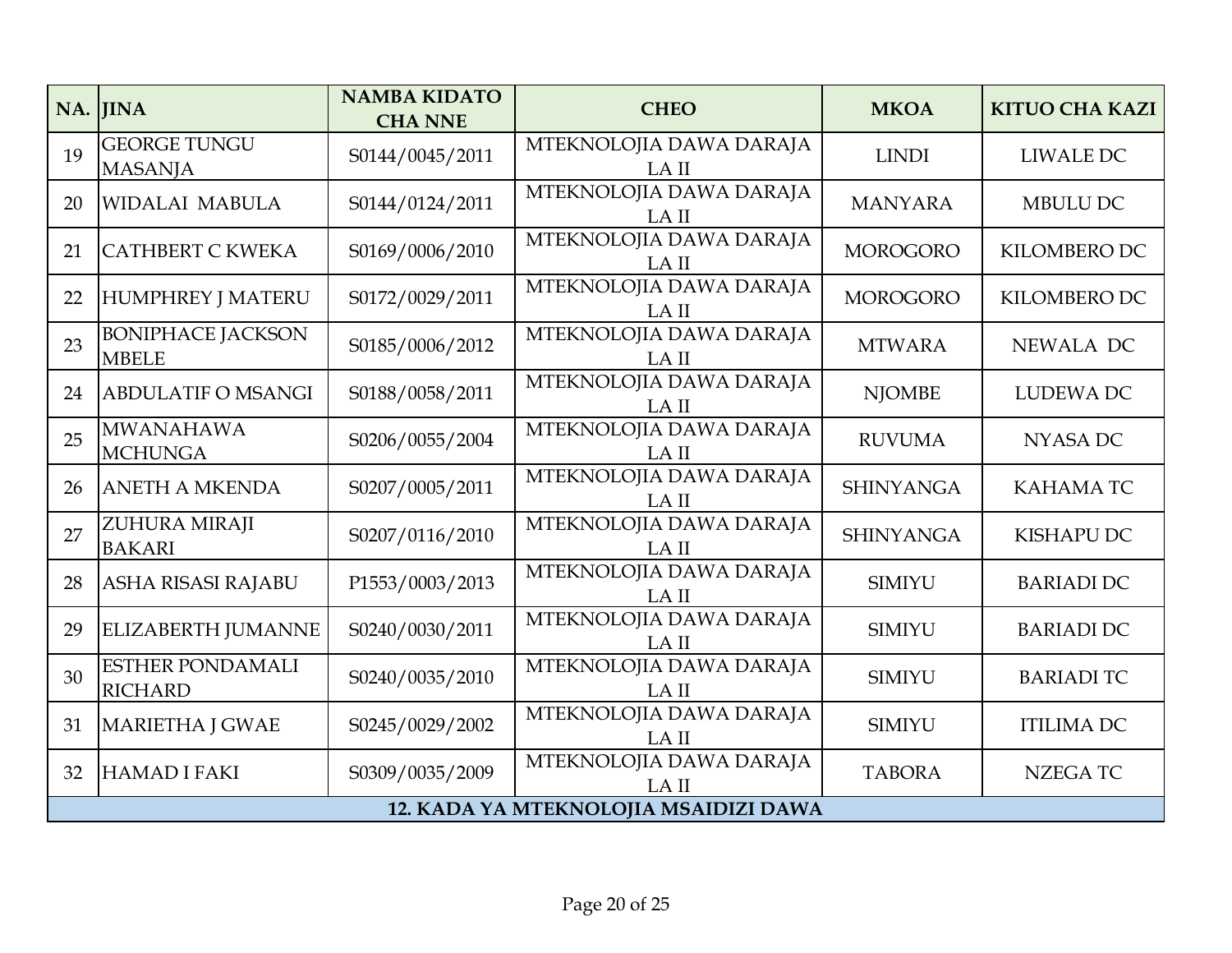|                | NA. JINA                                    | <b>NAMBA KIDATO</b><br><b>CHA NNE</b> | <b>CHEO</b>                                            | <b>MKOA</b>                           | <b>KITUO CHA KAZI</b> |
|----------------|---------------------------------------------|---------------------------------------|--------------------------------------------------------|---------------------------------------|-----------------------|
| $\mathbf{1}$   | <b>MILTON MASOUD</b>                        | S0413/0101/1994                       | MTEKNOLOJIA MSAIDIZI DAWA                              | <b>GEITA</b>                          | <b>MBOGWE</b>         |
| $\overline{2}$ | LEONAED P MASANJA                           | S0988/0096/2012                       | MTEKNOLOJIA MSAIDIZI DAWA                              | <b>KATAVI</b>                         | <b>MPIMBWE</b>        |
|                |                                             |                                       | 13. KADA YA AFISA AFYA MAZINGIRA DARAJA LA II          |                                       |                       |
| $\mathbf{1}$   | <b>VINCENT VALLENCE</b><br><b>SHUMBUSHO</b> |                                       | <b>AFISA AFYA MAZINGIRA</b><br><b>DARAJALAII</b>       | <b>AFISA AFYA</b><br><b>MAZINGIRA</b> | <b>KYERWADC</b>       |
| $\overline{2}$ | KHADIJA YAHAYA<br><b>FADHILI</b>            | S0355/0024/2010                       | AFISA AFYA MAZINGIRA<br>DARAJA LA II                   | <b>AFISA AFYA</b><br><b>MAZINGIRA</b> | <b>KARAGWE DC</b>     |
|                |                                             |                                       | 14. KADA YA AFISA AFYA MAZINGIRA MSAIDIZI DARAJA LA II |                                       |                       |
| $\mathbf{1}$   | <b>BUNZALI MATESO</b><br><b>NZENGZULE</b>   | S1153/0100/2010                       | AFISA AFYA MAZINGIRA<br>MSAIDIZI DARAJA LA II          | <b>GEITA</b>                          | <b>GEITA TC</b>       |
| $\overline{2}$ | <b>IMRAAN AMOUR SEIF</b>                    | P1918/0109/2013                       | AFISA AFYA MAZINGIRA<br>MSAIDIZI DARAJA LA II          | <b>MANYARA</b>                        | <b>HANANG DC</b>      |
| 3              | YUSSUFU MATTI ALI                           | P2000/0082/2012                       | AFISA AFYA MAZINGIRA<br>MSAIDIZI DARAJA LA II          | <b>MARA</b>                           | MUSOMA MC             |
| $\overline{4}$ | <b>FIKIRI W AME</b>                         | P2401/0063/2010                       | AFISA AFYA MAZINGIRA<br>MSAIDIZI DARAJA LA II          | <b>MTWARA</b>                         | <b>TANDAHIMBA DC</b>  |
| 5              | RAMADHAN H HAJI                             | P2401/0078/2010                       | AFISA AFYA MAZINGIRA<br>MSAIDIZI DARAJA LA II          | <b>SHINYANGA</b>                      | <b>KAHAMATC</b>       |
| 6              | <b>TWAHIR K ISSA</b>                        | P2402/0068/2012                       | AFISA AFYA MAZINGIRA<br>MSAIDIZI DARAJA LA II          | <b>SIMIYU</b>                         | <b>MEATU DC</b>       |
| 7              | <b>SALEHE HASSANI</b><br><b>MGONZA</b>      | S0101/0512/2010                       | AFISA AFYA MAZINGIRA<br>MSAIDIZI DARAJA LA II          | <b>SINGIDA</b>                        | <b>SINGIDA DC</b>     |
| 8              | <b>MAFANIKIO CHARIES</b><br><b>MAMBA</b>    | S1502/0129/2009                       | AFISA AFYA MAZINGIRA<br>MSAIDIZI DARAJA LA II          | <b>SINGIDA</b>                        | <b>ITIGIDC</b>        |
|                |                                             |                                       | 15. KADA YA MSAIDIZI WA AFYA                           |                                       |                       |
| $\mathbf{1}$   | <b>SHANERY ALOYCE</b><br><b>NKIMBIRA</b>    | S3633/0096/2011                       | MSAIDIZI WA AFYA                                       | <b>MTWARA</b>                         | <b>NEWALATC</b>       |
|                |                                             |                                       | <b>15. KADA YA KATIBU WA AFYA</b>                      |                                       |                       |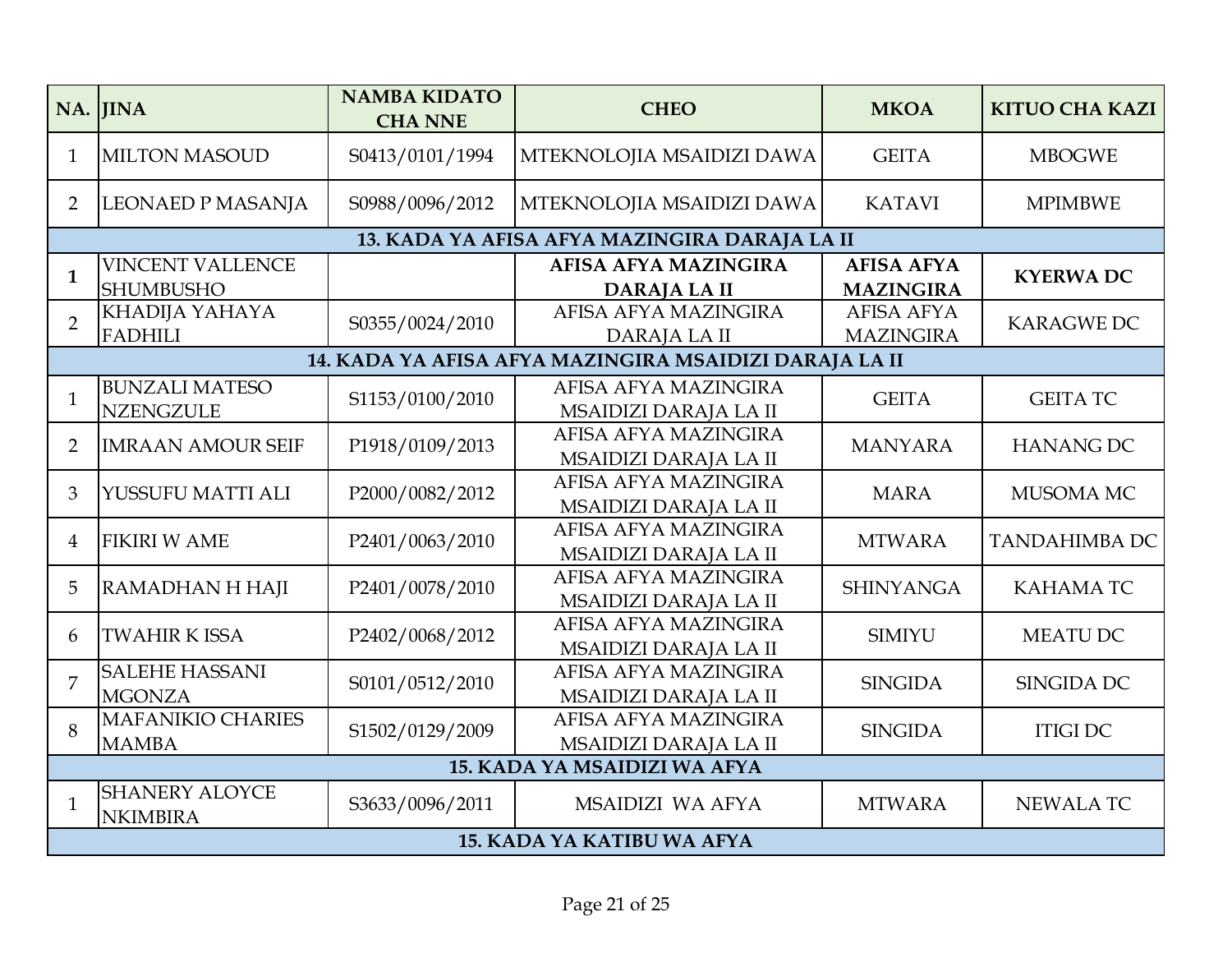|                | NA. JINA                                | <b>NAMBA KIDATO</b><br><b>CHA NNE</b> | <b>CHEO</b>                 | <b>MKOA</b>   | <b>KITUO CHA KAZI</b> |
|----------------|-----------------------------------------|---------------------------------------|-----------------------------|---------------|-----------------------|
| 1              | <b>NEEMA MOSHI</b>                      | S0668/0631/2014                       | <b>KATIBU WA AFYA</b>       | <b>ARUSHA</b> | <b>KARATU DC</b>      |
| $\overline{2}$ | <b>GWAMAKA EDSON</b>                    | S0341/0269/2009                       | <b>KATIBU WA AFYA</b>       | <b>KIGOMA</b> | <b>KAKONKO DC</b>     |
| 3              | <b>IRENE SAIMON</b><br><b>BASHINDE</b>  | S1375/0055/2010                       | <b>KATIBU WA AFYA</b>       | <b>MTWARA</b> | NANYAMBA TC           |
|                |                                         |                                       | 16. KADA YA MHUDUMU WA AFYA |               |                       |
| $\mathbf{1}$   | <b>NYEMO KHAMIS</b>                     | S4010/0105/2011                       | MHUDUMU WA AFYA             | <b>PWANI</b>  | <b>CHALINZE DC</b>    |
| $\overline{2}$ | <b>ASUMILE KASANGA</b>                  | S4314/0034/2011                       | MHUDUMU WA AFYA             | <b>DODOMA</b> | <b>KONGWADC</b>       |
| 3              | ASHA A. JUMA                            | S0252/002/2008                        | <b>MHUDUMU WA AFYA</b>      | <b>GEITA</b>  | <b>GEITA DC</b>       |
| $\overline{4}$ | <b>ASHURA ABDUL</b><br><b>MRISHO</b>    | S0967/0007/                           | MHUDUMU WA AFYA             | <b>KIGOMA</b> | <b>UVINZA DC</b>      |
| 5              | <b>SIFA RAFAEL</b>                      | S1571/0054/2013                       | MHUDUMU WA AFYA             | <b>KIGOMA</b> | UVINZA DC             |
| 6              | <b>EUSEBIA JUSTUS</b>                   | P0461/0037/2015                       | MHUDUMU WA AFYA             | <b>KAGERA</b> | <b>NGARA DC</b>       |
| 7              | <b>DIGNA S. MROPE</b>                   | S0812/0006/2009                       | MHUDUMU WA AFYA             | <b>LINDI</b>  | <b>LINDI MC</b>       |
| 8              | <b>JOYCE AUGUSTINO</b><br><b>HALULE</b> | S2817/0026/2014                       | MHUDUMU WA AFYA             | <b>LINDI</b>  | NACHINGWEA DC         |
| 9              | <b>LUCAS SANKA</b>                      | S2386/0068/2014                       | MHUDUMU WA AFYA             | <b>LINDI</b>  | NACHINGWEA DC         |
| 10             | NAJMA HAMZA MUSHI                       | S3838/0040/2014                       | MHUDUMU WA AFYA             | <b>LINDI</b>  | NACHINGWEA DC         |
| 11             | LILIAN M. LEONE                         | S0285/0048/2013                       | MHUDUMU WA AFYA             | <b>LINDI</b>  | NACHINGWEA DC         |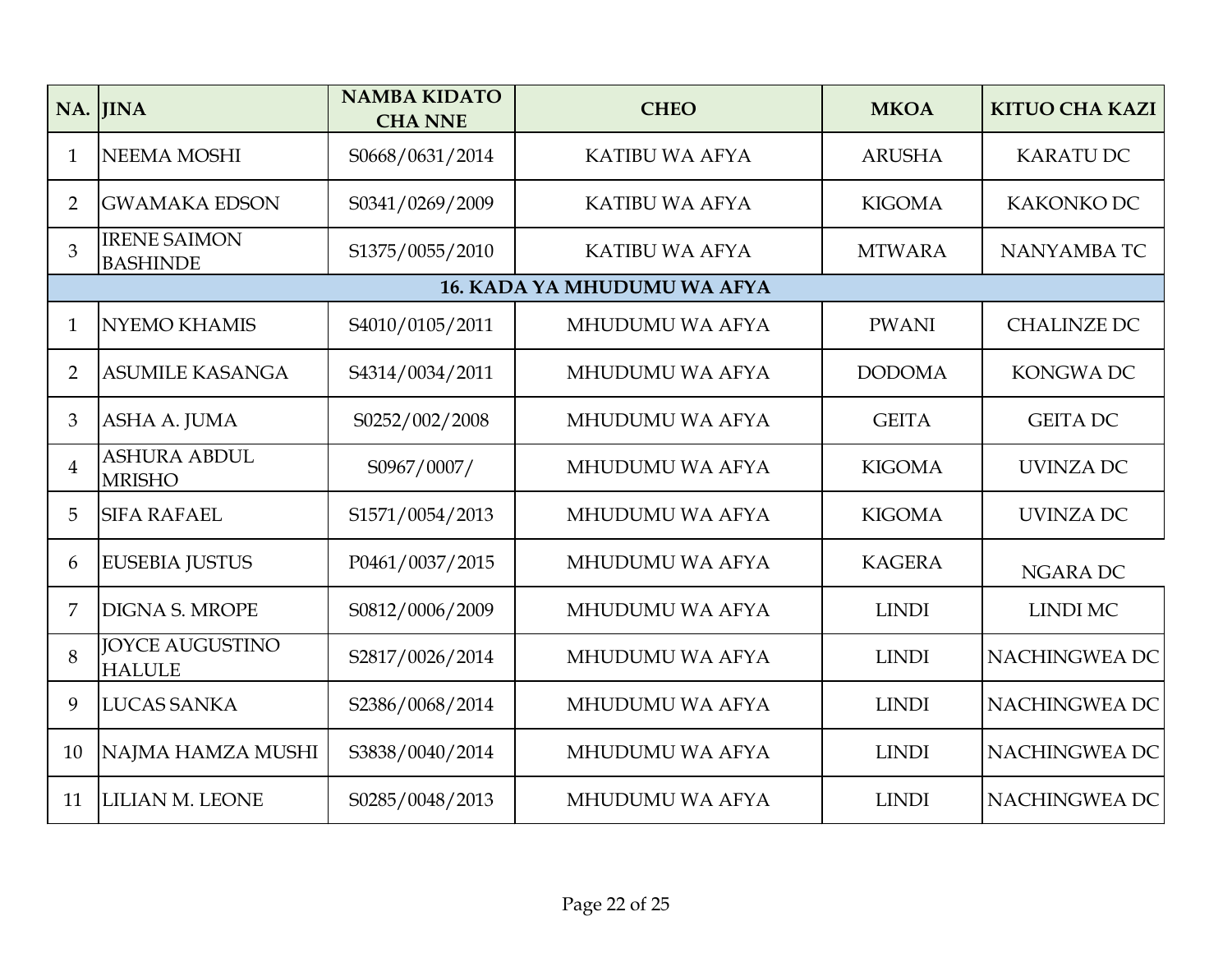|    | NA. JINA                                | <b>NAMBA KIDATO</b><br><b>CHA NNE</b> | <b>CHEO</b>     | <b>MKOA</b>     | <b>KITUO CHA KAZI</b> |
|----|-----------------------------------------|---------------------------------------|-----------------|-----------------|-----------------------|
| 12 | <b>THELESIA E JOHN</b>                  | S1440/0069/2012                       | MHUDUMU WA AFYA | <b>MANYARA</b>  | <b>MBULU TC</b>       |
| 13 | <b>EUNICE NDUNGILE</b>                  | S 1475/0015/2011                      | MHUDUMU WA AFYA | <b>MANYARA</b>  | MBULU TC              |
| 14 | PASKALIZIA S. GURTI                     | S3719/0030/2014                       | MHUDUMU WA AFYA | <b>MANYARA</b>  | <b>BABATIDC</b>       |
| 15 | <b>MONICA FRANK</b><br><b>CHITEJI</b>   | P1051/0013/2013                       | MHUDUMU WA AFYA | <b>MANYARA</b>  | MBULU DC              |
| 16 | <b>JOYCE F. KAPINGA</b>                 | S0484/0026/2009                       | MHUDUMU WA AFYA | <b>MANYARA</b>  | <b>MBULU DC</b>       |
| 17 | <b>FLORA LAURENT</b><br><b>KYAKWE</b>   | P2548/0009/2013                       | MHUDUMU WA AFYA | <b>MANYARA</b>  | <b>KITETO DC</b>      |
| 18 | <b>LATIFA SELEMANI</b><br><b>PUGA</b>   | S1396/0008/2014                       | MHUDUMU WA AFYA | <b>MANYARA</b>  | <b>SIMANJIRO</b>      |
| 19 | ZARA O. GWANDO                          | S0516/0059/2007                       | MHUDUMU WA AFYA | <b>MANYARA</b>  | <b>HANANG</b>         |
| 20 | PHILEMON STIVIN                         | S0859/0073/2009                       | MHUDUMU WA AFYA | <b>MANYARA</b>  | <b>HANANG</b>         |
| 21 | SULTAN O.<br><b>LIWEMBEWEMBE</b>        | S2469/0078/2015                       | MHUDUMU WA AFYA | <b>MARA</b>     | MUSOMA DC             |
| 22 | ASHA YAHAYA                             | S5096/0003                            | MHUDUMU WA AFYA | <b>MARA</b>     | <b>BUTIAMA DC</b>     |
| 23 | <b>SHARIFA HABIB JUMA</b>               | S3229/0020/2014                       | MHUDUMU WA AFYA | <b>MARA</b>     | <b>RORYADC</b>        |
| 24 | <b>BAHATI MASALU</b><br><b>LUKANULA</b> | S2117/0026/2012                       | MHUDUMU WA AFYA | <b>MARA</b>     | SERENGETI DC          |
| 25 | <b>MARIAM ISSA CHALIDO</b>              | P3627/0062/2013                       | MHUDUMU WA AFYA | <b>MOROGORO</b> | <b>ULANGA DC</b>      |
| 26 | <b>ZUBEDA MHANDO</b>                    | P0156/0245/2008                       | MHUDUMU WA AFYA | <b>MOROGORO</b> | KILOMBERO DC          |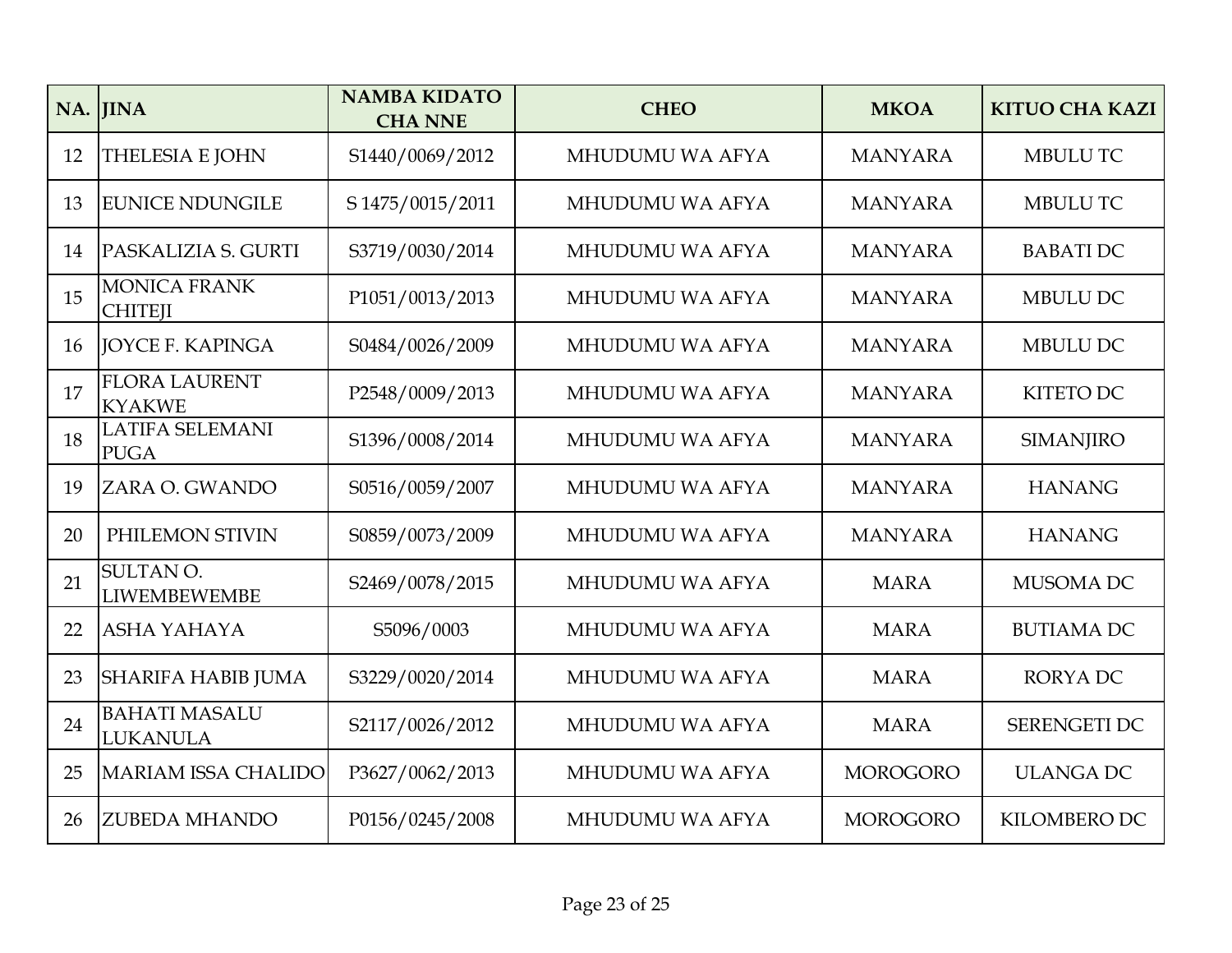|    | NA. JINA                                 | <b>NAMBA KIDATO</b><br><b>CHA NNE</b> | <b>CHEO</b>            | <b>MKOA</b>          | <b>KITUO CHA KAZI</b> |
|----|------------------------------------------|---------------------------------------|------------------------|----------------------|-----------------------|
| 27 | <b>JUDITH N CHILUSULE</b>                | S0959/0023/2010                       | MHUDUMU WA AFYA        | <b>MTWARA</b>        | <b>MASASITC</b>       |
| 28 | <b>MBARAKA NASSORO</b><br><b>KIHUNTE</b> | S2881/0119/2015                       | MHUDUMU WA AFYA        | <b>NJOMBE</b>        | <b>WANGING'OMBE</b>   |
| 29 | <b>MBISE MACHABA</b><br><b>SANCHO</b>    | S4486/0010/2011                       | MHUDUMU WA AFYA        | <b>SHINYANGA</b>     | <b>KAHAMATC</b>       |
| 30 | <b>MAHUHUTA MARCO</b><br><b>TANNO</b>    | S0712/0176/2009                       | MHUDUMU WA AFYA        | <b>SHINYANGA</b>     | <b>KAHAMATC</b>       |
| 31 | KWISA J. MWAKILEMA                       | S0472/0068/2016                       | MHUDUMU WA AFYA        | <b>SIMIYU</b>        | <b>BARIADI DC</b>     |
| 32 | <b>FLORA J. MWAKILAMA</b>                | P0938/0096/2016                       | <b>MHUDUMU WA AFYA</b> | <b>SINGIDA</b>       | SINGIDA DC            |
| 33 | IRAHABA MILLINGA                         | S3529/0018/2009                       | <b>MHUDUMU WA AFYA</b> | <b>SONGWE</b>        | <b>TUNDUMA TC</b>     |
| 34 | <b>IGRACE E. KAMENDI</b>                 | S0538/0043/2007                       | <b>MHUDUMU WA AFYA</b> | <b>SONGWE</b>        | MBOZI DC              |
| 35 | <b>JOHARI FABIAN</b>                     | P0132/0017/2014                       | <b>MHUDUMU WA AFYA</b> | <b>TABORA</b>        | <b>TABORA MC</b>      |
| 36 | <b>SARA AYUBU MTASIWA</b>                | S449/0084                             | <b>MHUDUMU WA AFYA</b> | <b>DAR ES SALAAM</b> | <b>UBUNGO MC</b>      |
| 37 | <b>DAVIS KALENGA</b>                     | S0784/0346/2008                       | <b>MHUDUMU WA AFYA</b> | <b>IRINGA</b>        | MUFINDI DC            |
| 38 | <b>VUMILIA MGOVANO</b>                   | S1868/0048                            | MHUDUMU WA AFYA        | <b>IRINGA</b>        | <b>MAFINGATC</b>      |

## **NB**

1 Majina ya Madaktari yenye rangi, tulioomba kutoka database ya WAMJW